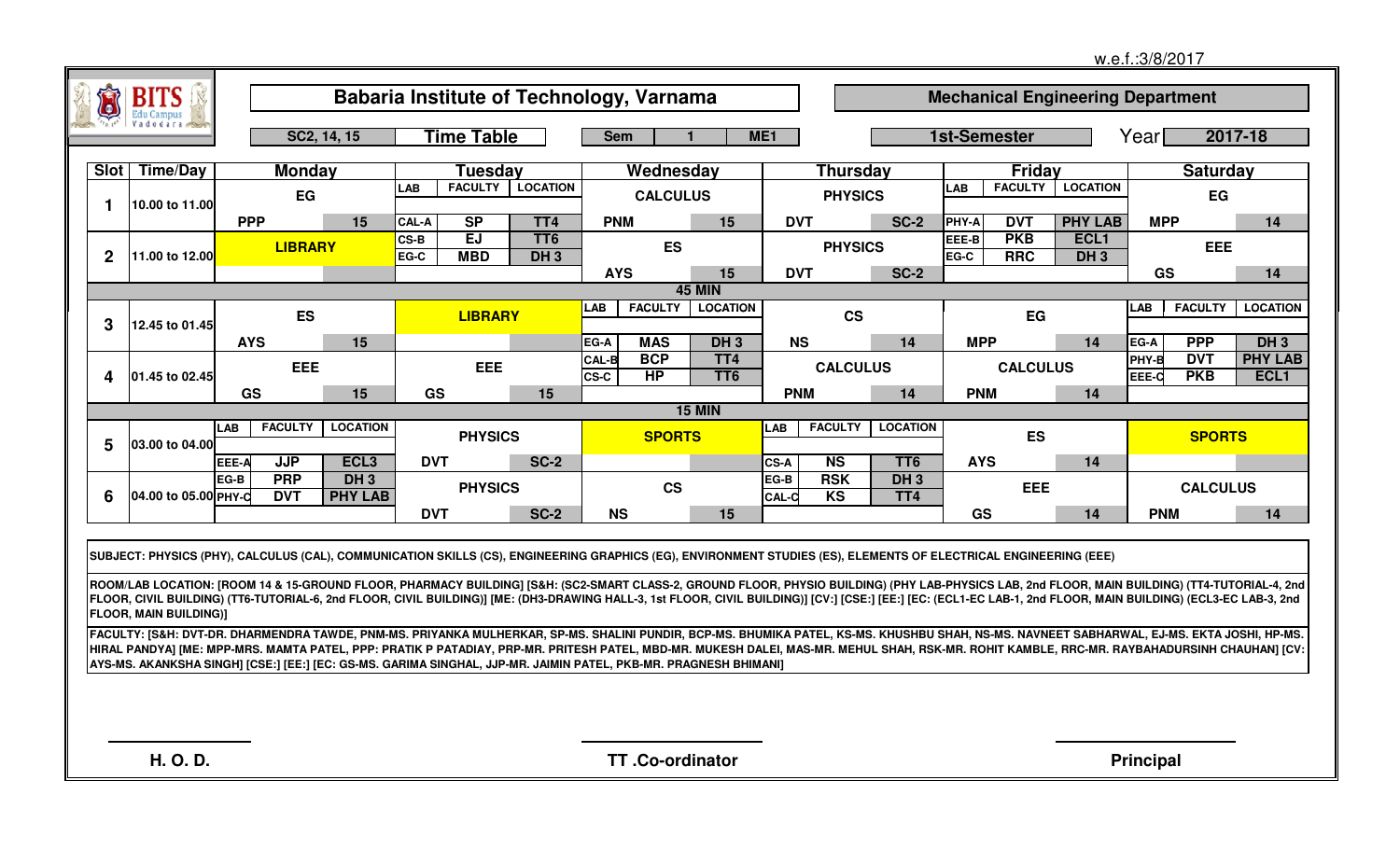|              |                      |                                                                                                                                                                                                                                                                                                                                                                                                                                                                                       |                        |               |                   |                                          |                        |                                 |                                                      |              |                                |                                           |               |                          |                                          | w.e.f.:3/8/2017          |                               |                           |
|--------------|----------------------|---------------------------------------------------------------------------------------------------------------------------------------------------------------------------------------------------------------------------------------------------------------------------------------------------------------------------------------------------------------------------------------------------------------------------------------------------------------------------------------|------------------------|---------------|-------------------|------------------------------------------|------------------------|---------------------------------|------------------------------------------------------|--------------|--------------------------------|-------------------------------------------|---------------|--------------------------|------------------------------------------|--------------------------|-------------------------------|---------------------------|
|              | BITS                 |                                                                                                                                                                                                                                                                                                                                                                                                                                                                                       |                        |               |                   | Babaria Institute of Technology, Varnama |                        |                                 |                                                      |              |                                |                                           |               |                          | <b>Mechanical Engineering Department</b> |                          |                               |                           |
|              |                      |                                                                                                                                                                                                                                                                                                                                                                                                                                                                                       | SC2, 13, 14, 15, 40    |               | <b>Time Table</b> |                                          | <b>Sem</b>             |                                 | $\mathbf{1}$                                         | ME2          |                                |                                           |               | <b>1st-Semester</b>      |                                          | Year                     |                               | 2017-18                   |
| <b>Slot</b>  | Time/Day             | <b>Monday</b>                                                                                                                                                                                                                                                                                                                                                                                                                                                                         |                        |               | Tuesday           |                                          |                        | Wednesday                       |                                                      |              | <b>Thursday</b>                |                                           |               | <b>Friday</b>            |                                          |                          | <b>Saturday</b>               |                           |
| 1            | 10.00 to 11.00       | EG                                                                                                                                                                                                                                                                                                                                                                                                                                                                                    |                        | <b>LAB</b>    | <b>FACULTY</b>    | <b>LOCATION</b>                          |                        | <b>EEE</b>                      |                                                      |              | <b>PHYSICS</b>                 |                                           |               | EG                       |                                          | $\overline{\mathsf{AB}}$ |                               | <b>FACULTY   LOCATION</b> |
|              |                      | <b>SJR</b>                                                                                                                                                                                                                                                                                                                                                                                                                                                                            | 13                     | <b>PHY-A</b>  | <b>DVT</b>        | <b>PHY LAB</b>                           | <b>HDJ</b>             |                                 | 14                                                   | <b>DVT</b>   |                                | $SC-2$                                    | <b>PPP</b>    |                          | 14                                       | <b>CAL-A</b>             | <b>PNM</b>                    | TT4                       |
| $\mathbf{2}$ | 11.00 to 12.00       | $\mathsf{CS}\phantom{0}$                                                                                                                                                                                                                                                                                                                                                                                                                                                              |                        | EEE-B<br>EG-C | GS<br><b>RRC</b>  | ECL <sub>1</sub><br>DH <sub>4</sub>      |                        | <b>SPORTS</b>                   |                                                      |              | <b>PHYSICS</b>                 |                                           |               | <b>EEE</b>               |                                          | CS-B<br>EG-C             | $\overline{NS}$<br><b>MAS</b> | TT <sub>6</sub><br>$DH_3$ |
|              |                      | <b>NS</b>                                                                                                                                                                                                                                                                                                                                                                                                                                                                             | 13                     |               |                   |                                          |                        |                                 |                                                      | <b>DVT</b>   |                                | <b>SC-2</b>                               | <b>HDJ</b>    |                          | 14                                       |                          |                               |                           |
|              |                      |                                                                                                                                                                                                                                                                                                                                                                                                                                                                                       |                        |               |                   |                                          | <b>LAB</b>             | <b>FACULTY</b>                  | <b>45 MIN</b><br><b>LOCATION LAB</b>                 |              | <b>FACULTY</b>                 | <b>LOCATION</b>                           |               |                          |                                          |                          |                               |                           |
| 3            | 12.45 to 01.45       | <b>SPORTS</b>                                                                                                                                                                                                                                                                                                                                                                                                                                                                         |                        |               | <b>LIBRARY</b>    |                                          |                        |                                 |                                                      |              |                                |                                           |               | <b>CS</b>                |                                          |                          | EG                            |                           |
| 4            | 01.45 to 02.45       | <b>EEE</b>                                                                                                                                                                                                                                                                                                                                                                                                                                                                            |                        |               | <b>ES</b>         |                                          | EG-A<br>PHY-B<br>EEE-C | <b>RKB</b><br><b>DVT</b><br>JJP | DH <sub>4</sub><br>PHY LAB CAL-B<br>ECL <sub>1</sub> | EG-A<br>CS-C | <b>PPP</b><br><b>GNG</b><br>EJ | DH <sub>3</sub><br>TT4<br>TT <sub>6</sub> | <b>NS</b>     | <b>CALCULUS</b>          | 15                                       | <b>SJR</b>               | <b>CALCULUS</b>               | 14                        |
|              |                      | <b>HDJ</b>                                                                                                                                                                                                                                                                                                                                                                                                                                                                            | 14                     | <b>KPS</b>    |                   | 14                                       |                        |                                 |                                                      |              |                                |                                           | <b>JM</b>     |                          | 15                                       | <b>JM</b>                |                               | 14                        |
|              |                      |                                                                                                                                                                                                                                                                                                                                                                                                                                                                                       |                        |               |                   |                                          |                        |                                 | <b>15 MIN</b>                                        |              |                                |                                           |               |                          |                                          |                          |                               |                           |
| 5            | 03.00 to 04.00       | <b>FACULTY</b><br><b>LAB</b>                                                                                                                                                                                                                                                                                                                                                                                                                                                          | <b>LOCATION</b>        |               | <b>PHYSICS</b>    |                                          |                        | <b>CALCULUS</b>                 |                                                      |              | <b>ES</b>                      |                                           | <b>LAB</b>    | <b>FACULTY</b>           | <b>LOCATION</b>                          |                          | <b>LIBRARY</b>                |                           |
|              |                      | N <sub>S</sub><br>CS-A                                                                                                                                                                                                                                                                                                                                                                                                                                                                | TT <sub>6</sub>        | <b>DVT</b>    |                   | <b>SC-2</b>                              | <b>JM</b>              |                                 | 13                                                   | <b>KPS</b>   |                                | 14                                        | EEE-A         | <b>PNZ</b>               | ECL <sub>1</sub>                         |                          |                               |                           |
| 6            | 04.00 to 05.00 CAL-C | <b>RKB</b><br>EG-B<br>K <sub>S</sub>                                                                                                                                                                                                                                                                                                                                                                                                                                                  | DH <sub>4</sub><br>TT4 |               | <b>PHYSICS</b>    |                                          |                        | <b>ES</b>                       |                                                      |              | <b>CALCULUS</b>                |                                           | EG-B<br>PHY-C | <b>PPP</b><br><b>DVT</b> | <b>DH3</b><br><b>PHY LAB</b>             |                          | <b>EEE</b>                    |                           |
|              |                      |                                                                                                                                                                                                                                                                                                                                                                                                                                                                                       |                        | <b>DVT</b>    |                   | <b>SC-2</b>                              | <b>KPS</b>             |                                 | 13                                                   | <b>JM</b>    |                                | 14                                        |               |                          |                                          | <b>HDJ</b>               |                               | 40                        |
|              |                      | SUBJECT: PHYSICS (PHY), CALCULUS (CAL), COMMUNICATION SKILLS (CS), ENGINEERING GRAPHICS (EG), ENVIRONMENT STUDIES (ES), ELEMENTS OF ELECTRICAL ENGINEERING (EEE)                                                                                                                                                                                                                                                                                                                      |                        |               |                   |                                          |                        |                                 |                                                      |              |                                |                                           |               |                          |                                          |                          |                               |                           |
|              |                      | ROOM/LAB LOCATION: [ROOM 13, 14, 15 & 40-GROUND FLOOR, PHARMACY BUILDING] [S&H: (SC2-SMART CLASS-2, GROUND FLOOR, PHYSIO BUILDING) (PHY LAB-PHYSICS LAB, 2nd FLOOR, MAIN BUILDING) (TT4-<br>TUTORIAL-4, 2nd FLOOR, CIVIL BUILDING) (TT6-TUTORIAL-6, 2nd FLOOR, CIVIL BUILDING)] [ME: (DH3-DRAWING HALL-3, 1st FLOOR, CIVIL BUILDING) (DH4-DRAWING HALL-4, 2nd FLOOR, CIVIL BUILDING)] [CV:] [CSE:] [EE:]<br>[EC: (ECL1-EC LAB-1, 2nd FLOOR, MAIN BUILDING)]                           |                        |               |                   |                                          |                        |                                 |                                                      |              |                                |                                           |               |                          |                                          |                          |                               |                           |
|              |                      | FACULTY: [S&H: DVT-DR. DHARMENDRA TAWDE, JM-MS. JINAL MISTRY, KS: MS. KHUSHBU SHAH, GNG-MR. GANESH GUPTA, PNM-MS. PRIYANKA MULHERKAR, NS-MS. NAVNEET SABHARWAL, EJ-MS. EKTA JOSHI] [ME:<br>SJR: MR. SUNNNY J RACH, RSD-MR. RAGHAVENDRA DARJI, RRC-MR. RAYBAHADURSINH CHAUHAN, RKB-MR. RAVI BRAR, MAS-MR. MEHUL SHAH, PPP: PRATIK P PATADIAY] [CV: KPS-MS. KRUTI SHAH] [CSE:] [EE:] [EC:<br>HDJ-MR. HITENDRA JOSHI, GS-MS. GARIMA SINGHAL, JJP-MR. JAIMIN PATEL, PNZ-MS. PURVI ZAVERI] |                        |               |                   |                                          |                        |                                 |                                                      |              |                                |                                           |               |                          |                                          |                          |                               |                           |
|              |                      |                                                                                                                                                                                                                                                                                                                                                                                                                                                                                       |                        |               |                   |                                          |                        |                                 |                                                      |              |                                |                                           |               |                          |                                          |                          |                               |                           |
|              |                      |                                                                                                                                                                                                                                                                                                                                                                                                                                                                                       |                        |               |                   |                                          |                        |                                 |                                                      |              |                                |                                           |               |                          |                                          |                          |                               |                           |
|              | <b>H.O.D.</b>        |                                                                                                                                                                                                                                                                                                                                                                                                                                                                                       |                        |               |                   |                                          |                        | TT.Co-ordinator                 |                                                      |              |                                |                                           |               |                          |                                          | <b>Principal</b>         |                               |                           |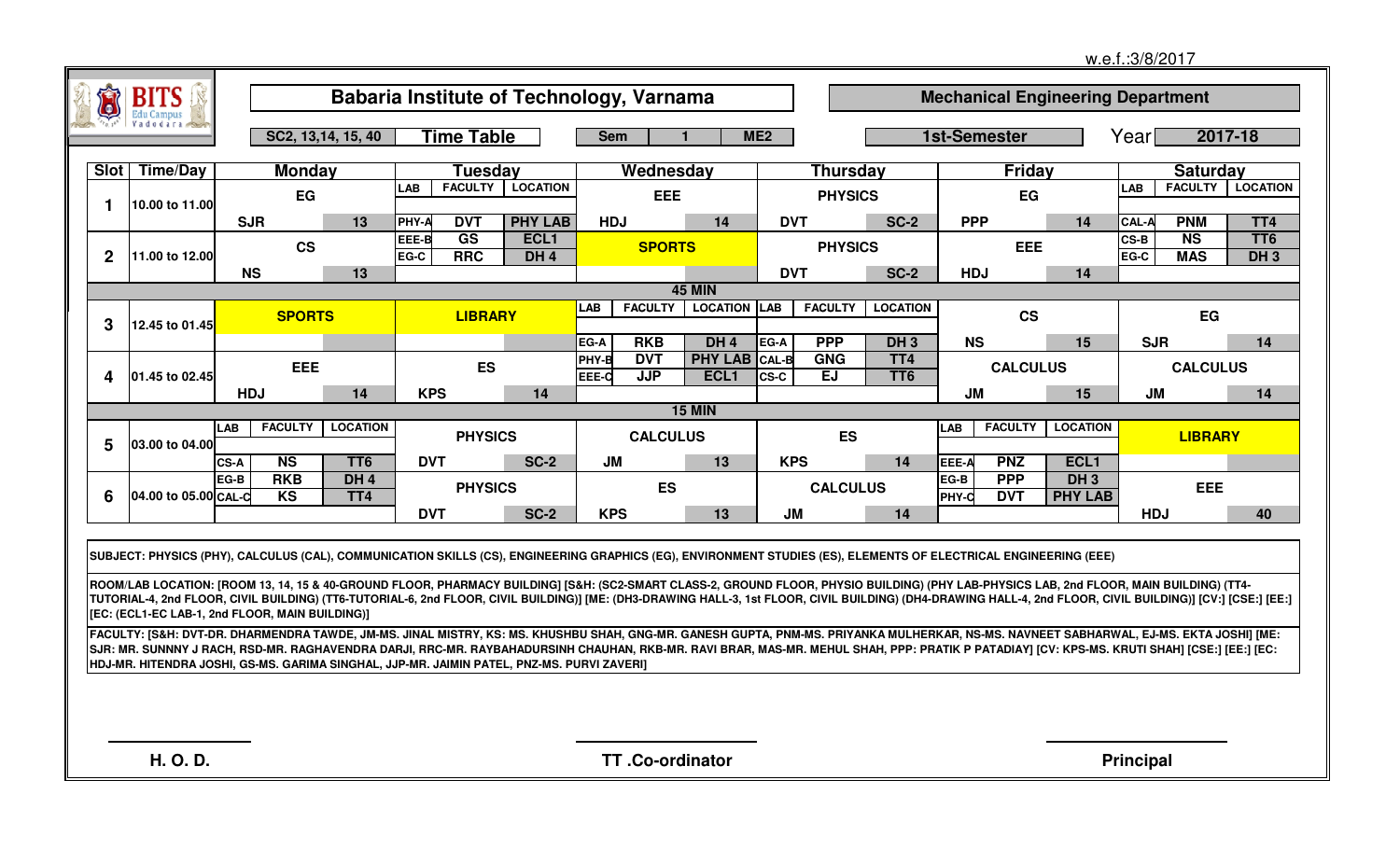|                                |                                                |              |                  |                           |                                                                                                                                                                                                                                                                                                                                                                                            |                                    |                                         |                                  |                 |                               |                            |                     |                                        |                                          | w.e.f.:3/8/2017  |                          |                          |
|--------------------------------|------------------------------------------------|--------------|------------------|---------------------------|--------------------------------------------------------------------------------------------------------------------------------------------------------------------------------------------------------------------------------------------------------------------------------------------------------------------------------------------------------------------------------------------|------------------------------------|-----------------------------------------|----------------------------------|-----------------|-------------------------------|----------------------------|---------------------|----------------------------------------|------------------------------------------|------------------|--------------------------|--------------------------|
| $\leftrightarrow$<br>$\bullet$ | <b>BITS</b>                                    |              |                  |                           | Babaria Institute of Technology, Varnama                                                                                                                                                                                                                                                                                                                                                   |                                    |                                         |                                  |                 |                               |                            |                     |                                        | <b>Mechanical Engineering Department</b> |                  |                          |                          |
|                                | <b>Edu Campus</b>                              |              |                  | $\overline{13}$           | <b>Time Table</b>                                                                                                                                                                                                                                                                                                                                                                          |                                    | <b>Sem</b>                              |                                  | ME <sub>3</sub> |                               |                            | <b>1st-Semester</b> |                                        |                                          | Yearl            |                          | 2017-18                  |
|                                | Slot   Time/Day                                |              | <b>Monday</b>    |                           | Tuesday                                                                                                                                                                                                                                                                                                                                                                                    |                                    |                                         | Wednesday                        |                 | <b>Thursday</b>               |                            |                     | Friday                                 |                                          |                  | <b>Saturday</b>          |                          |
|                                |                                                | <b>LAB</b>   | <b>FACULTY</b>   | <b>LOCATION</b>           | <b>ES</b>                                                                                                                                                                                                                                                                                                                                                                                  |                                    |                                         | <b>PHYSICS</b>                   | LAB             |                               | <b>FACULTY LOCATION</b>    |                     | <b>CALCULUS</b>                        |                                          |                  | <b>EEE</b>               |                          |
| -1                             | 10.00 to 11.00                                 | <b>CAL-A</b> | <b>GNG</b>       | TT4                       | <b>AST</b>                                                                                                                                                                                                                                                                                                                                                                                 | 13                                 | <b>GGB</b>                              | 13                               | PHY-A           | GGB                           | <b>PHY LAB</b>             | <b>GNG</b>          |                                        | 13                                       | <b>JK</b>        |                          | 13                       |
| $\mathbf 2$                    | 11.00 to 12.00 EG-C                            | <b>CS-B</b>  | HD<br><b>MBD</b> | TT <sub>6</sub><br>$DH_3$ | <b>CALCULUS</b>                                                                                                                                                                                                                                                                                                                                                                            |                                    |                                         | <b>CS</b>                        | EEE-B<br>EG-C   | $\overline{JB}$<br><b>MPP</b> | ECL <sub>1</sub><br>$DH_3$ |                     | <b>ES</b>                              |                                          |                  | <b>SPORTS</b>            |                          |
|                                |                                                |              |                  |                           | <b>GNG</b>                                                                                                                                                                                                                                                                                                                                                                                 | 13                                 | <b>HP</b>                               | 13                               |                 |                               |                            | <b>AST</b>          |                                        | 13                                       |                  |                          |                          |
|                                |                                                |              | <b>PHYSICS</b>   |                           | <b>FACULTY</b><br>LAB                                                                                                                                                                                                                                                                                                                                                                      | <b>LOCATION</b>                    |                                         | <b>45 MIN</b><br><b>CALCULUS</b> |                 | EG                            |                            | <b>LAB</b>          | <b>FACULTY</b>                         | <b>LOCATION</b>                          |                  | <b>CALCULUS</b>          |                          |
| 3                              | 12.45 to 01.45                                 |              | <b>GGB</b>       | 13                        | <b>RSK</b><br>EG-A                                                                                                                                                                                                                                                                                                                                                                         | DH <sub>3</sub>                    | <b>GNG</b>                              | 13                               | <b>RSK</b>      |                               | 13                         | EG-A                | <b>PRP</b>                             | DH <sub>3</sub>                          | <b>GNG</b>       |                          | 13                       |
| 4                              | 01.45 to 02.45                                 |              | <b>CS</b>        |                           | <b>GNG</b><br><b>CAL-B</b><br>HP<br>CS-C                                                                                                                                                                                                                                                                                                                                                   | TT <sub>4</sub><br>TT <sub>6</sub> |                                         | <b>SPORTS</b>                    |                 | <b>EEE</b>                    |                            | PHY-B<br>EEE-C      | <b>GGB</b><br>$\overline{\mathsf{JB}}$ | <b>PHY LAB</b><br><b>EEE</b>             |                  | <b>PHYSICS</b>           |                          |
|                                |                                                |              | <b>HP</b>        | 13                        |                                                                                                                                                                                                                                                                                                                                                                                            |                                    |                                         |                                  | <b>JK</b>       |                               | 13                         |                     |                                        |                                          | <b>GGB</b>       |                          | 13                       |
|                                |                                                |              |                  |                           |                                                                                                                                                                                                                                                                                                                                                                                            |                                    | <b>FACULTY</b><br>LAB                   | <b>15 MIN</b><br><b>LOCATION</b> |                 |                               |                            |                     |                                        |                                          | LAB              | <b>FACULTY</b>           | <b>LOCATION</b>          |
| 5                              | 03.00 to 04.00                                 |              | <b>EEE</b>       |                           | EEE                                                                                                                                                                                                                                                                                                                                                                                        |                                    |                                         |                                  |                 | <b>LIBRARY</b>                |                            |                     | <b>PHYSICS</b>                         |                                          |                  |                          |                          |
|                                |                                                |              | <b>JK</b>        | 13                        | JK                                                                                                                                                                                                                                                                                                                                                                                         | 13                                 | CS-A<br><b>RGD</b>                      | TT <sub>6</sub>                  |                 |                               |                            | <b>GGB</b>          |                                        | 13                                       | EEE-A            | <b>JK</b>                | <b>EEE</b>               |
| 6                              | 04.00 to 05.00                                 |              | <b>LIBRARY</b>   |                           | EG                                                                                                                                                                                                                                                                                                                                                                                         |                                    | <b>RRC</b><br>EG-B<br>S<br><b>CAL-C</b> | $DH_3$<br>TT4                    |                 | <b>ES</b>                     |                            |                     | EG                                     |                                          | EG-B<br>PHY-C    | <b>NAP</b><br><b>GGB</b> | $DH_3$<br><b>PHY LAB</b> |
|                                |                                                |              |                  |                           | <b>PPP</b>                                                                                                                                                                                                                                                                                                                                                                                 | 13                                 |                                         |                                  | <b>AST</b>      |                               | 13                         | <b>RSK</b>          |                                        | 13                                       |                  |                          |                          |
|                                |                                                |              |                  |                           | SUBJECT: PHYSICS (PHY), CALCULUS (CAL), COMMUNICATION SKILLS (CS), ENGINEERING GRAPHICS (EG), ENVIRONMENT STUDIES (ES), ELEMENTS OF ELECTRICAL ENGINEERING (EEE)                                                                                                                                                                                                                           |                                    |                                         |                                  |                 |                               |                            |                     |                                        |                                          |                  |                          |                          |
|                                |                                                |              |                  |                           | ROOM/LAB LOCATION: [ROOM 13-GROUND FLOOR, PHARMACY BUILDING] [S&H: (PHY LAB-PHYSICS LAB, 2nd FLOOR, MAIN BUILDING) (TT4-TUTORIAL-4, 2nd FLOOR, CIVIL BUILDING) (TT6-TUTORIAL-6, 2nd FLOOR, CIVIL<br>BUILDING)] [ME: (DH3-DRAWING HALL-3, 1st FLOOR, CIVIL BUILDING)] [CV:] [CSE:] [EE: (ECL1-EC LAB-1, 2nd FLOOR, MAIN BUILDING) (EEE-EEE LAB, 2nd FLOOR, MAIN BUILDING)] [EC:]            |                                    |                                         |                                  |                 |                               |                            |                     |                                        |                                          |                  |                          |                          |
|                                | [EE: JK-MR. JIGNESH KANIA, JB-MR. JIGAR BHATT] |              |                  |                           | FACULTY: [S&H: GGB-DR. GOPAL BHATT, GNG-MR. GANESH GUPTA, SP-MS. SHALINI PUNDIR, HP-MS. HIRAL PANDYA, HD-DR. HINA DOBARIYA, RGD-MS. RAGVI DESAI] [ME: RSK: MR. ROHITS KAMBLE, PPP: PRATIK P<br>PATADIAY, MBD-MR. MUKESH DALEI, RSK-MR. ROHIT KAMBLE, RRC-MR. RAYBAHADURSINH CHAUHAN, MPP-MRS. MAMTA PATEL, PRP-MR. PRITESH PATEL, NAP-MR. NILESH PATEL] [CV: AST- MRS. ANUJA TIDKE] [CSE:] |                                    |                                         |                                  |                 |                               |                            |                     |                                        |                                          |                  |                          |                          |
|                                |                                                |              |                  |                           |                                                                                                                                                                                                                                                                                                                                                                                            |                                    |                                         |                                  |                 |                               |                            |                     |                                        |                                          |                  |                          |                          |
|                                |                                                |              |                  |                           |                                                                                                                                                                                                                                                                                                                                                                                            |                                    |                                         |                                  |                 |                               |                            |                     |                                        |                                          |                  |                          |                          |
|                                | <b>H.O.D.</b>                                  |              |                  |                           |                                                                                                                                                                                                                                                                                                                                                                                            |                                    |                                         | TT.Co-ordinator                  |                 |                               |                            |                     |                                        |                                          | <b>Principal</b> |                          |                          |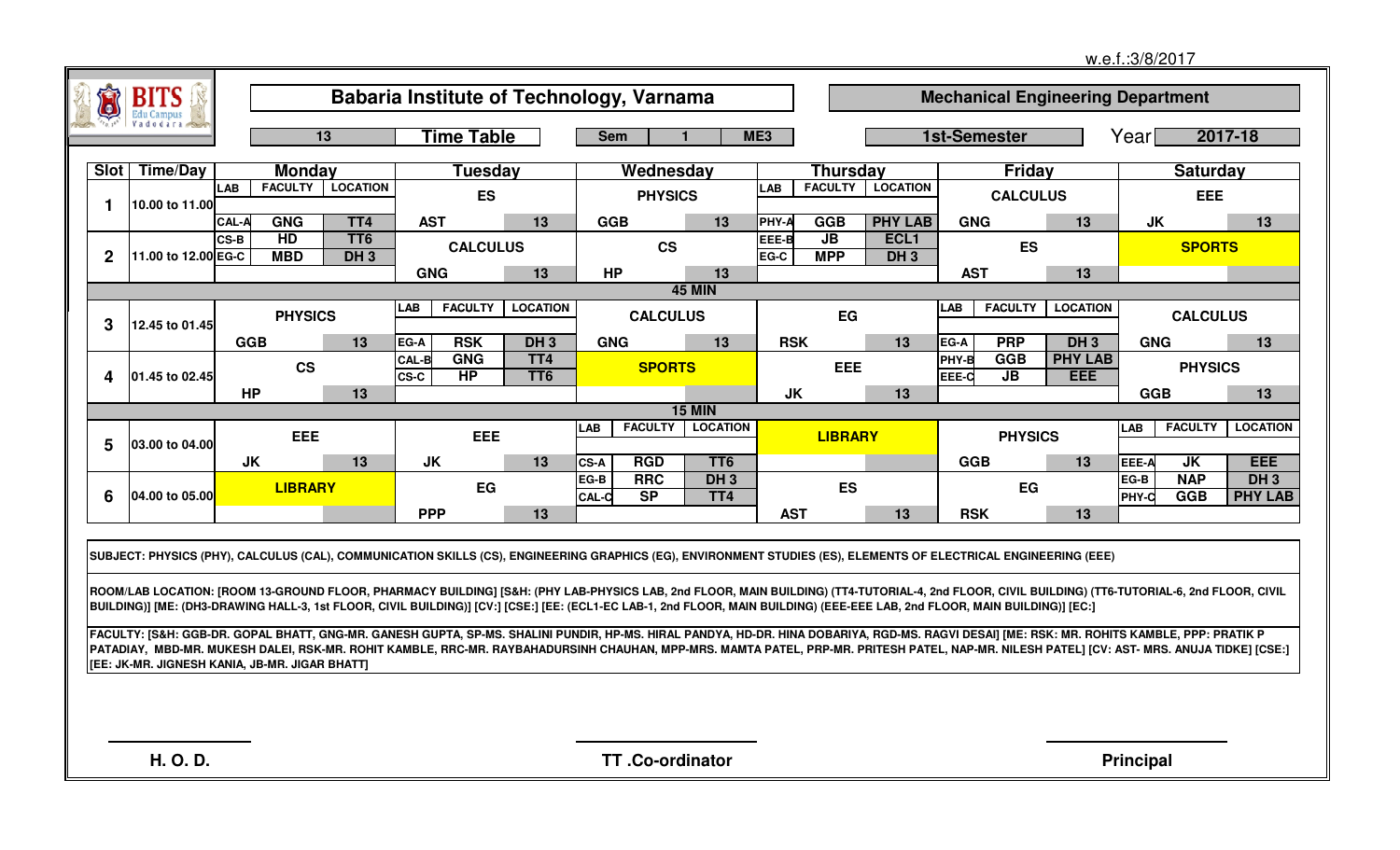|              |                                  |                                                                                                                                                                                                                                                                                                                                                                                                   |                        |                                          |                  |                                           |                     |                |                          |                                    |              |                              |                                     | w.e.f.:3/8/2017  |                 |                 |
|--------------|----------------------------------|---------------------------------------------------------------------------------------------------------------------------------------------------------------------------------------------------------------------------------------------------------------------------------------------------------------------------------------------------------------------------------------------------|------------------------|------------------------------------------|------------------|-------------------------------------------|---------------------|----------------|--------------------------|------------------------------------|--------------|------------------------------|-------------------------------------|------------------|-----------------|-----------------|
| THE<br>o)    | <b>BITS</b><br><b>Edu Campus</b> |                                                                                                                                                                                                                                                                                                                                                                                                   |                        | Babaria Institute of Technology, Varnama |                  |                                           |                     |                |                          |                                    |              |                              | <b>Civil Engineering Department</b> |                  |                 |                 |
|              | Vadodára                         |                                                                                                                                                                                                                                                                                                                                                                                                   | SC2, 13, 14, 15, 16    | <b>Time Table</b>                        |                  | <b>Sem</b>                                |                     | <b>CIVIL1</b>  |                          |                                    | 1st-Semester |                              |                                     | Yearl            | 2017-18         |                 |
| Slot         | <b>Time/Day</b>                  | <b>Monday</b>                                                                                                                                                                                                                                                                                                                                                                                     |                        | Tuesday                                  |                  | Wednesday                                 |                     |                | <b>Thursday</b>          |                                    |              | Friday                       |                                     |                  | <b>Saturday</b> |                 |
|              |                                  | <b>CALCULUS</b>                                                                                                                                                                                                                                                                                                                                                                                   |                        | <b>CS</b>                                |                  | LAB<br><b>FACULTY</b>                     | <b>LOCATION</b>     |                | <b>ES</b>                |                                    | <b>LAB</b>   | <b>FACULTY</b>               | <b>LOCATION</b>                     |                  | <b>CS</b>       |                 |
| $\mathbf 1$  | 10.00 to 11.00                   | <b>SP</b>                                                                                                                                                                                                                                                                                                                                                                                         | 14                     | <b>RGD</b>                               | 15               | PHY-A<br><b>KJP</b>                       | <b>PHY LAB</b>      | <b>RMD</b>     |                          | 13                                 | <b>CAL-A</b> | S <sub>P</sub>               | TT4                                 | <b>RGD</b>       |                 | 15              |
| $\mathbf{2}$ | 11.00 to 12.00                   | <b>PHYSICS</b>                                                                                                                                                                                                                                                                                                                                                                                    |                        | EG                                       |                  | <b>JJP</b><br>EEE-B<br><b>PPP</b><br>EG-C | ECL1<br>DH3         |                | EG                       |                                    | CS-B<br>EG-C | N <sub>S</sub><br><b>RSK</b> | TT <sub>6</sub><br>DH <sub>4</sub>  |                  | <b>SPORTS</b>   |                 |
|              |                                  | <b>KJP</b>                                                                                                                                                                                                                                                                                                                                                                                        | 14                     | <b>PPP</b>                               | 15               |                                           |                     | <b>SJR</b>     |                          | 13                                 |              |                              |                                     |                  |                 |                 |
|              |                                  | <b>FACULTY</b><br>LAB                                                                                                                                                                                                                                                                                                                                                                             | <b>LOCATION</b>        |                                          |                  |                                           | <b>45 MIN</b>       | <b>LAB</b>     | <b>FACULTY</b>           | <b>LOCATION</b>                    |              |                              |                                     |                  |                 |                 |
| 3            | 12.45 to 01.45                   |                                                                                                                                                                                                                                                                                                                                                                                                   |                        | <b>ES</b>                                |                  | <b>PHYSICS</b>                            |                     |                |                          |                                    |              | <b>LIBRARY</b>               |                                     |                  | EEE             |                 |
|              |                                  | <b>MPP</b><br>EG-A                                                                                                                                                                                                                                                                                                                                                                                | DH <sub>3</sub>        | <b>RMD</b>                               | 16               | <b>KJP</b>                                | 14                  | EG-A           | <b>MBD</b>               | DH <sub>4</sub>                    |              |                              |                                     | <b>JJP</b>       |                 | <b>SC-2</b>     |
| 4            | 01.45 to 02.45 CS-C              | CAL-B<br>JM<br><b>RGD</b>                                                                                                                                                                                                                                                                                                                                                                         | TT4<br>TT <sub>6</sub> | <b>CALCULUS</b>                          |                  | <b>CALCULUS</b>                           |                     | PHY-B<br>EEE-C | <b>KJP</b><br><b>PKB</b> | <b>PHY LAB</b><br>ECL <sub>1</sub> |              | <b>PHYSICS</b>               |                                     |                  | <b>EEE</b>      |                 |
|              |                                  |                                                                                                                                                                                                                                                                                                                                                                                                   |                        | <b>SP</b>                                | 16               | <b>SP</b>                                 | 14<br><b>15 MIN</b> |                |                          |                                    | <b>KJP</b>   |                              | 16                                  | <b>JJP</b>       |                 | <b>SC-2</b>     |
|              |                                  | <b>LIBRARY</b>                                                                                                                                                                                                                                                                                                                                                                                    |                        | <b>FACULTY</b><br>LAB                    | <b>LOCATION</b>  | <b>SPORTS</b>                             |                     |                | <b>PHYSICS</b>           |                                    |              | <b>EEE</b>                   |                                     | LAB              | <b>FACULTY</b>  | <b>LOCATION</b> |
| 5            | 03.00 to 04.00                   |                                                                                                                                                                                                                                                                                                                                                                                                   |                        | $\overline{\text{GS}}$<br>EEE-A          | ECL <sub>3</sub> |                                           |                     | <b>KJP</b>     |                          | 15                                 | <b>JJP</b>   |                              | <b>SC-2</b>                         | <b>CS-A</b>      | <b>HP</b>       | TT <sub>6</sub> |
|              |                                  |                                                                                                                                                                                                                                                                                                                                                                                                   |                        | SJR<br>EG-B                              | $DH_3$           |                                           |                     |                |                          |                                    |              |                              |                                     | EG-B             | <b>RPR</b>      | DH <sub>4</sub> |
| 6            | 04.00 to 05.00                   | <b>ES</b>                                                                                                                                                                                                                                                                                                                                                                                         |                        | <b>KJP</b><br>PHY-C                      | <b>PHY LAB</b>   | EG                                        |                     |                | <b>CALCULUS</b>          |                                    |              | <b>EEE</b>                   |                                     | CAL-C            | <b>GNG</b>      | TT4             |
|              |                                  | <b>RMD</b>                                                                                                                                                                                                                                                                                                                                                                                        | 13                     |                                          |                  | <b>SJR</b>                                | 14                  | <b>SP</b>      |                          | 15                                 | <b>JJP</b>   |                              | <b>SC-2</b>                         |                  |                 |                 |
|              |                                  |                                                                                                                                                                                                                                                                                                                                                                                                   |                        |                                          |                  |                                           |                     |                |                          |                                    |              |                              |                                     |                  |                 |                 |
|              |                                  | SUBJECT: PHYSICS (PHY), CALCULUS (CAL), COMMUNICATION SKILLS (CS), ENGINEERING GRAPHICS (EG), ENVIRONMENT STUDIES (ES), ELEMENTS OF ELECTRICAL ENGINEERING (EEE)                                                                                                                                                                                                                                  |                        |                                          |                  |                                           |                     |                |                          |                                    |              |                              |                                     |                  |                 |                 |
|              |                                  | ROOM/LAB LOCATION: [ROOM 13, 14, 15 & 16-GROUND FLOOR, PHARMACY BUILDING] [S&H: (PHY LAB-PHYSICS LAB, 2nd FLOOR, MAIN BUILDING) (TT4-TUTORIAL-4, 2nd FLOOR, CIVIL BUILDING) (TT6-TUTORIAL-6, 2nd                                                                                                                                                                                                  |                        |                                          |                  |                                           |                     |                |                          |                                    |              |                              |                                     |                  |                 |                 |
|              |                                  | FLOOR, CIVIL BUILDING)] [ME: (DH3-DRAWING HALL-3, 1st FLOOR, CIVIL BUILDING) (DH4-DRAWING HALL-4, 2nd FLOOR, CIVIL BUILDING)] [CV:] [CSE:] [EE:] [EC: (SC2-SMART CLASS-2, GROUND FLOOR, PHYSIO BUILDING)<br>(ECL1-EC LAB-1, 2nd FLOOR, MAIN BUILDING) (ECL3-EC LAB-3, 2nd FLOOR, MAIN BUILDING)]                                                                                                  |                        |                                          |                  |                                           |                     |                |                          |                                    |              |                              |                                     |                  |                 |                 |
|              |                                  | FACULTY: [S&H: KJP-DR. KEYUR PATEL, SP-MS. SHALINI PUNDIR, JM-MS. JINAL MISTRY, GNG-MR. GANESH GUPTA, RGD-MS. RAGVI DESAI, NS-MS. NAVNEET SABHARWAL, HP-MS. HIRAL PANDYA] [ME: SJR- MR. SUNNY<br>RACH, PPP: PRATIK P PATADIAY, MPP-MRS. MAMTA PATEL, MBD-MR. MUKESH DALEI, RSK-MR. ROHIT KAMBLE, RPR-MR. RACHIT RATHI] [CV: RMD-MR. RUTUL DIRYORA] [CSE:] [EE:] [EC: JJP-MR. JAIMIN PATEL, GS-MS. |                        |                                          |                  |                                           |                     |                |                          |                                    |              |                              |                                     |                  |                 |                 |
|              |                                  | GARIMA SINGHAL, PKB-MR. PRAGNESH BHIMANI]                                                                                                                                                                                                                                                                                                                                                         |                        |                                          |                  |                                           |                     |                |                          |                                    |              |                              |                                     |                  |                 |                 |
|              |                                  |                                                                                                                                                                                                                                                                                                                                                                                                   |                        |                                          |                  |                                           |                     |                |                          |                                    |              |                              |                                     |                  |                 |                 |
|              |                                  |                                                                                                                                                                                                                                                                                                                                                                                                   |                        |                                          |                  |                                           |                     |                |                          |                                    |              |                              |                                     |                  |                 |                 |
|              | H. O. D.                         |                                                                                                                                                                                                                                                                                                                                                                                                   |                        |                                          |                  | TT.Co-ordinator                           |                     |                |                          |                                    |              |                              |                                     | <b>Principal</b> |                 |                 |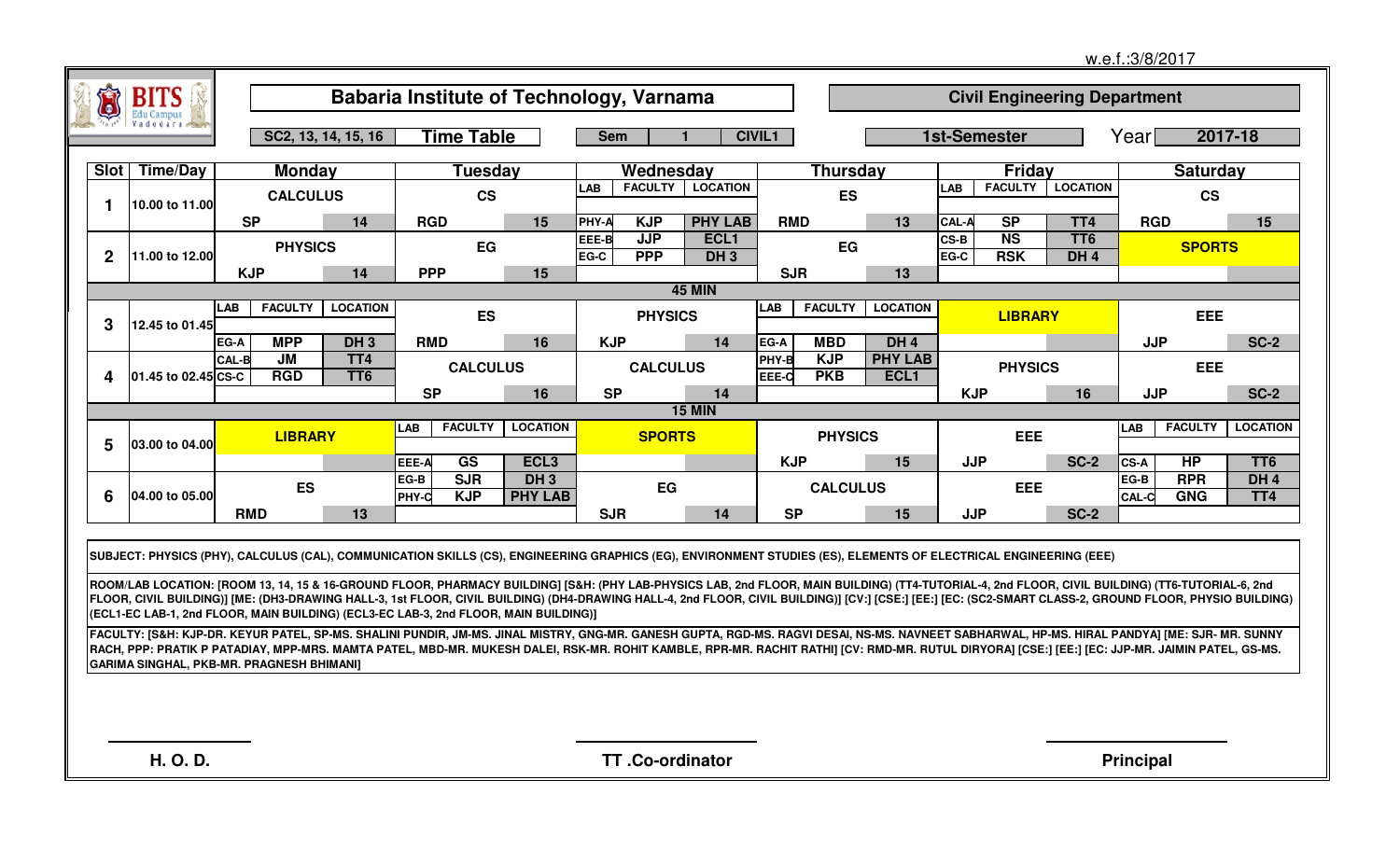|              |                        |                                                                                   |                        |                                                  |                        |                                                                                                                                                                                                                                                                                                                                                                                            |                                    |                      |                          |                                   |                             |                         |                                     | w.e.f.:3/8/2017  |                          |                                     |
|--------------|------------------------|-----------------------------------------------------------------------------------|------------------------|--------------------------------------------------|------------------------|--------------------------------------------------------------------------------------------------------------------------------------------------------------------------------------------------------------------------------------------------------------------------------------------------------------------------------------------------------------------------------------------|------------------------------------|----------------------|--------------------------|-----------------------------------|-----------------------------|-------------------------|-------------------------------------|------------------|--------------------------|-------------------------------------|
|              | <b>BITS</b>            |                                                                                   |                        |                                                  |                        | Babaria Institute of Technology, Varnama                                                                                                                                                                                                                                                                                                                                                   |                                    |                      |                          |                                   |                             |                         | <b>Civil Engineering Department</b> |                  |                          |                                     |
|              | Edu Campus<br>Vadodara |                                                                                   | SC2, 13, 14, 15, 16    | <b>Time Table</b>                                |                        | <b>Sem</b>                                                                                                                                                                                                                                                                                                                                                                                 |                                    | <b>CIVIL2</b>        |                          |                                   | <b>1st-Semester</b>         |                         |                                     | Yearl            |                          | 2017-18                             |
|              | Slot   Time/Day        | <b>Monday</b>                                                                     |                        | Tuesday                                          |                        | Wednesday                                                                                                                                                                                                                                                                                                                                                                                  |                                    |                      | <b>Thursday</b>          |                                   |                             | Friday                  |                                     |                  | <b>Saturday</b>          |                                     |
| 1            | 10.00 to 11.00         | $\mathbf{c}\mathbf{s}$                                                            |                        | <b>CALCULUS</b>                                  |                        | <b>LAB</b><br><b>FACULTY</b>                                                                                                                                                                                                                                                                                                                                                               | <b>LOCATION</b>                    |                      | EG                       |                                   |                             | <b>PHYSICS</b>          |                                     | <b>LAB</b>       |                          | <b>FACULTY   LOCATION</b>           |
|              |                        | <b>RGD</b>                                                                        | 16                     | <b>PNM</b>                                       | 14                     | <b>GNG</b><br><b>CAL-A</b>                                                                                                                                                                                                                                                                                                                                                                 | TT4                                | <b>PRP</b>           |                          | 15                                | <b>KJP</b>                  |                         | 15                                  | PHY-/            | <b>KJP</b>               | <b>PHY LAB</b>                      |
| $\mathbf{2}$ | 11.00 to 12.00         | <b>ES</b>                                                                         |                        | <b>ES</b>                                        |                        | $CS-B$<br><b>RGD</b><br><b>PNC</b><br>EG-C                                                                                                                                                                                                                                                                                                                                                 | TT <sub>6</sub><br>DH <sub>4</sub> |                      | <b>CALCULUS</b>          |                                   |                             | <b>SPORTS</b>           |                                     | EEE-B<br>EG-C    | <b>JJP</b><br><b>SJR</b> | ECL <sub>3</sub><br>DH <sub>4</sub> |
|              |                        | <b>ST</b>                                                                         | 16                     | <b>ST</b>                                        | 14                     |                                                                                                                                                                                                                                                                                                                                                                                            |                                    | <b>PNM</b>           |                          | 15                                |                             |                         |                                     |                  |                          |                                     |
| 3            | 12.45 to 01.45         | <b>FACULTY</b><br>LAB                                                             | <b>LOCATION</b>        | <b>PHYSICS</b>                                   |                        | <b>CALCULUS</b>                                                                                                                                                                                                                                                                                                                                                                            | <b>45 MIN</b>                      |                      | <b>LIBRARY</b>           |                                   | <b>LAB</b>                  | <b>FACULTY</b>          | <b>LOCATION</b>                     |                  | <b>EEE</b>               |                                     |
|              |                        | <b>RPR</b><br>EG-A                                                                | DH <sub>4</sub>        | <b>KJP</b>                                       | 14                     | <b>PNM</b>                                                                                                                                                                                                                                                                                                                                                                                 | 16                                 |                      |                          |                                   | EG-A                        | <b>RSK</b>              | DH <sub>4</sub>                     | <b>JJP</b>       |                          | <b>SC-2</b>                         |
| 4            | 01.45 to 02.45 EEE-C   | <b>KJP</b><br>PHY-B<br><b>PKB</b>                                                 | <b>PHY LAB</b><br>ECL1 | <b>LIBRARY</b>                                   |                        | EG                                                                                                                                                                                                                                                                                                                                                                                         |                                    |                      | <b>CS</b>                |                                   | <b>CAL-B</b><br><b>CS-C</b> | <b>DMD</b><br><b>HP</b> | TT <sub>4</sub><br>TT <sub>6</sub>  |                  | <b>EEE</b>               |                                     |
|              |                        |                                                                                   |                        |                                                  |                        | <b>PPP</b>                                                                                                                                                                                                                                                                                                                                                                                 | 16<br><b>15 MIN</b>                | <b>RGD</b>           |                          | 15                                |                             |                         |                                     | <b>JJP</b>       |                          | <b>SC-2</b>                         |
| 5            | 03.00 to 04.00         | <b>SPORTS</b>                                                                     |                        | <b>FACULTY</b><br>LAB                            | <b>LOCATION</b>        | <b>ES</b>                                                                                                                                                                                                                                                                                                                                                                                  |                                    | <b>LAB</b>           | <b>FACULTY</b>           | <b>LOCATION</b>                   |                             | <b>EEE</b>              |                                     |                  | <b>PHYSICS</b>           |                                     |
|              |                        |                                                                                   |                        | <b>RGD</b><br>CS-A                               | TT <sub>6</sub>        | <b>ST</b>                                                                                                                                                                                                                                                                                                                                                                                  | 16                                 | EEE-A                | <b>GS</b>                | ECL <sub>1</sub>                  | <b>JJP</b>                  |                         | <b>SC-2</b>                         | <b>KJP</b>       |                          | 13                                  |
| 6            | 04.00 to 05.00         | <b>CALCULUS</b>                                                                   |                        | <b>RSD</b><br>EG-B<br><b>PNM</b><br><b>CAL-C</b> | DH <sub>4</sub><br>TT4 | <b>PHYSICS</b>                                                                                                                                                                                                                                                                                                                                                                             |                                    | EG-B<br><b>PHY-C</b> | <b>PPP</b><br><b>DVT</b> | DH <sub>4</sub><br><b>PHY LAB</b> |                             | <b>EEE</b>              |                                     |                  | EG                       |                                     |
|              |                        | <b>PNM</b>                                                                        | 15                     |                                                  |                        | <b>KJP</b>                                                                                                                                                                                                                                                                                                                                                                                 | 16                                 |                      |                          |                                   | <b>JJP</b>                  |                         | <b>SC-2</b>                         | <b>PRP</b>       |                          | 13                                  |
|              |                        |                                                                                   |                        |                                                  |                        | SUBJECT: PHYSICS (PHY), CALCULUS (CAL), COMMUNICATION SKILLS (CS), ENGINEERING GRAPHICS (EG), ENVIRONMENT STUDIES (ES), ELEMENTS OF ELECTRICAL ENGINEERING (EEE)<br>ROOM/LAB LOCATION: [ROOM 13, 14, 15 & 16-GROUND FLOOR, PHARMACY BUILDING] [S&H: (PHY LAB-PHYSICS LAB, 2nd FLOOR, MAIN BUILDING) (TT4-TUTORIAL-4, 2nd FLOOR, CIVIL BUILDING) (TT6-TUTORIAL-6, 2nd                       |                                    |                      |                          |                                   |                             |                         |                                     |                  |                          |                                     |
|              |                        | EC LAB-3, 2nd FLOOR, MAIN BUILDING)]                                              |                        |                                                  |                        | FLOOR, CIVIL BUILDING)] [ME: (DH4-DRAWING HALL-4, 2nd FLOOR, CIVIL BUILDING)] [CV:] [CSE:] [EE:] [EC: (SC2-SMART CLASS-2, GROUND FLOOR, PHYSIO BUILDING) (ECL1-EC LAB-1, 2nd FLOOR, MAIN BUILDING) (ECL3-                                                                                                                                                                                  |                                    |                      |                          |                                   |                             |                         |                                     |                  |                          |                                     |
|              |                        | [EE:] [EC: JJP-MR. JAIMIN PATEL, PKB-MR. PRAGNESH BHIMANI, GS-MS. GARIMA SINGHAL] |                        |                                                  |                        | FACULTY: [S&H: KJP-DR. KEYUR PATEL, DVT-DR. DHARMENDRA TAWDE, PNM-MS. PRIYANKA MULHERKAR, GNG-MR. GANESH GUPTA, DMD-MS. DRASHTI DAVE, RGD-MS. RAGVI DESAI, HP-MS. HIRAL PANDYA] [ME: PRP-<br>MR. PRITESH PATEL,PPP: PRATIK P PATADIAY, RPR-MR. RACHIT RATHI, RSD-MR. RAGHAVENDRA DARJI, PNC-MR. PRATIK CHAUDHARI, RSK-MR. ROHIT KAMBLE, SJR-MR. SUNNY RACH] [CV: ST-MR. SURYA TEJA] [CSE:] |                                    |                      |                          |                                   |                             |                         |                                     |                  |                          |                                     |
|              |                        |                                                                                   |                        |                                                  |                        |                                                                                                                                                                                                                                                                                                                                                                                            |                                    |                      |                          |                                   |                             |                         |                                     |                  |                          |                                     |
|              |                        |                                                                                   |                        |                                                  |                        |                                                                                                                                                                                                                                                                                                                                                                                            |                                    |                      |                          |                                   |                             |                         |                                     |                  |                          |                                     |
|              | H. O. D.               |                                                                                   |                        |                                                  |                        | TT.Co-ordinator                                                                                                                                                                                                                                                                                                                                                                            |                                    |                      |                          |                                   |                             |                         |                                     | <b>Principal</b> |                          |                                     |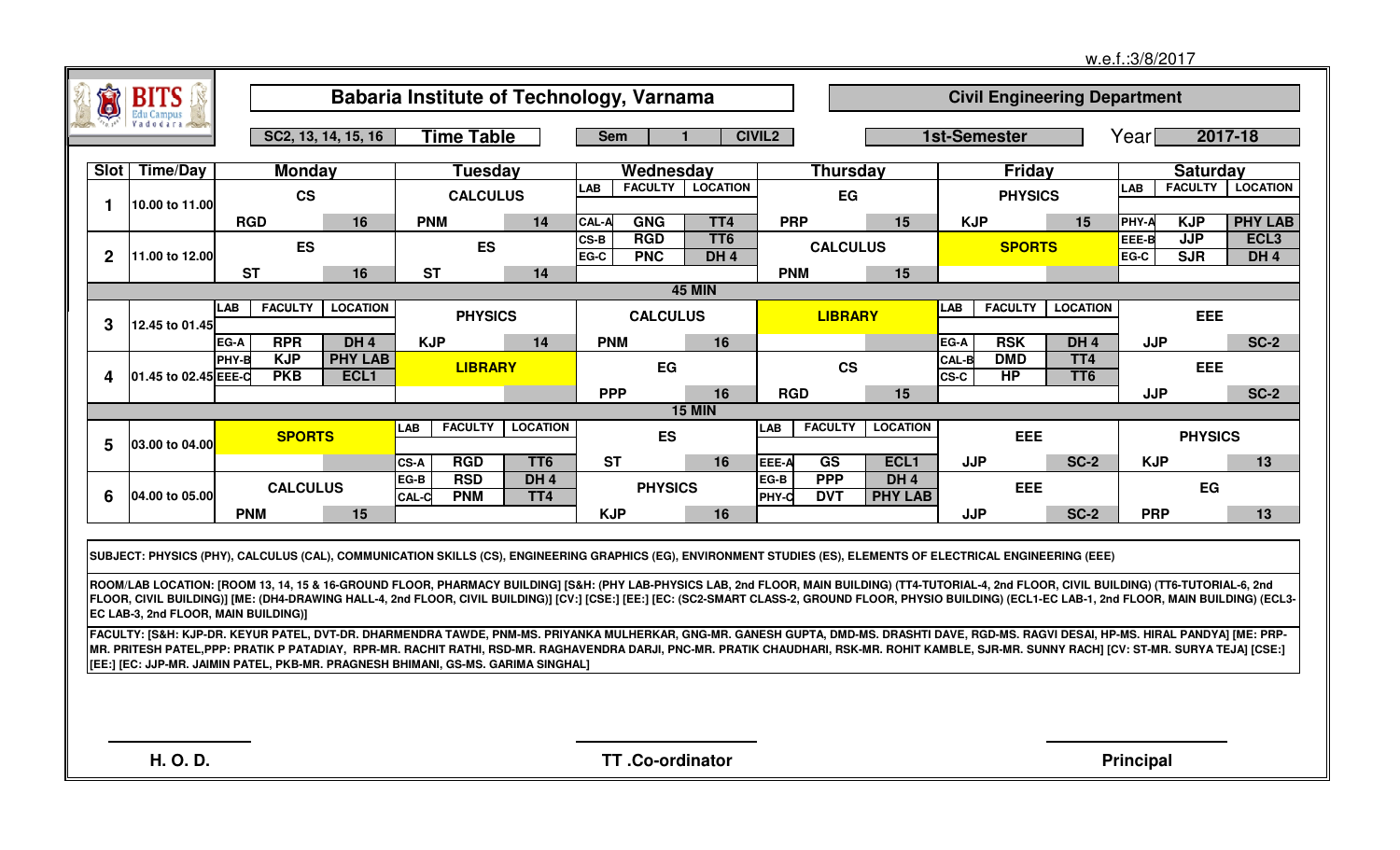|                  |                        |              |                                                                                                                                                                                                                                                                        |                                                 |                                    |               |                          |                                     |                    |                          |                                    |                     |                          |                                     | w.e.f.:3/8/2017  |                        |                                    |
|------------------|------------------------|--------------|------------------------------------------------------------------------------------------------------------------------------------------------------------------------------------------------------------------------------------------------------------------------|-------------------------------------------------|------------------------------------|---------------|--------------------------|-------------------------------------|--------------------|--------------------------|------------------------------------|---------------------|--------------------------|-------------------------------------|------------------|------------------------|------------------------------------|
| Ú                | <b>BITS</b>            |              |                                                                                                                                                                                                                                                                        | <b>Babaria Institute of Technology, Varnama</b> |                                    |               |                          |                                     |                    |                          |                                    |                     |                          | <b>Civil Engineering Department</b> |                  |                        |                                    |
|                  | Edu Campus             |              | 16, 32                                                                                                                                                                                                                                                                 | <b>Time Table</b>                               |                                    | <b>Sem</b>    |                          |                                     | CIVIL <sub>3</sub> |                          |                                    | <b>1st-Semester</b> |                          |                                     | Yearl            |                        | 2017-18                            |
| Slot             | Time/Day               |              | <b>Monday</b>                                                                                                                                                                                                                                                          | <b>Tuesday</b>                                  |                                    |               | Wednesday                |                                     |                    | <b>Thursday</b>          |                                    |                     | Friday                   |                                     |                  | <b>Saturday</b>        |                                    |
|                  |                        | LAB          | <b>LOCATION</b><br><b>FACULTY</b>                                                                                                                                                                                                                                      | <b>PHYSICS</b>                                  |                                    |               | <b>CALCULUS</b>          |                                     | <b>LAB</b>         | <b>FACULTY</b>           | <b>LOCATION</b>                    |                     | <b>CS</b>                |                                     |                  | <b>PHYSICS</b>         |                                    |
| -1               | 10.00 to 11.00         | <b>PHY-A</b> | <b>PHY LAB</b><br>GGB                                                                                                                                                                                                                                                  | <b>GGB</b>                                      | 16                                 | <b>JM</b>     |                          | 16                                  | <b>CAL-A</b>       | <b>SP</b>                | TT4                                | <b>RGD</b>          |                          | 16                                  | <b>GGB</b>       |                        | 16                                 |
| $\mathbf 2$      | 11.00 to 12.00 EG-C    | EEE-B        | <b>JJP</b><br>ECL <sub>1</sub><br><b>MAS</b><br>DH <sub>4</sub>                                                                                                                                                                                                        | <b>SPORTS</b>                                   |                                    |               | <b>EEE</b>               |                                     | CS-B<br>EG-C       | <b>RGD</b><br><b>MBD</b> | TT <sub>6</sub><br>DH <sub>4</sub> |                     | <b>CALCULUS</b>          |                                     |                  | <b>ES</b>              |                                    |
|                  |                        |              |                                                                                                                                                                                                                                                                        |                                                 |                                    | <b>NT</b>     |                          | 16                                  |                    |                          |                                    | JM                  |                          | 16                                  | <b>SKS</b>       |                        | 16                                 |
|                  |                        |              |                                                                                                                                                                                                                                                                        | <b>FACULTY</b><br><b>LAB</b>                    | <b>LOCATION</b>                    |               |                          | <b>45 MIN</b>                       |                    |                          |                                    |                     |                          |                                     | LAB              | <b>FACULTY</b>         | <b>LOCATION</b>                    |
| 3                | 12.45 to 01.45         |              | EG                                                                                                                                                                                                                                                                     |                                                 |                                    |               | EG                       |                                     |                    | <b>CALCULUS</b>          |                                    |                     | <b>ES</b>                |                                     |                  |                        |                                    |
|                  |                        | <b>PRP</b>   | 16                                                                                                                                                                                                                                                                     | <b>RSD</b><br><b>EG-A</b>                       | DH <sub>4</sub>                    | <b>PRP</b>    |                          | 32 <sub>2</sub>                     | <b>JM</b>          |                          | 16                                 | <b>SKS</b>          |                          | 16                                  | EG-A             | <b>RRC</b>             | DH <sub>4</sub>                    |
| $\boldsymbol{4}$ | 01.45 to 02.45         |              | ES                                                                                                                                                                                                                                                                     | <b>GGB</b><br>ІРНҮ-В<br><b>JJP</b><br>EEE-C     | <b>PHY LAB</b><br>ECL <sub>3</sub> |               | <b>LIBRARY</b>           |                                     |                    | <b>PHYSICS</b>           |                                    |                     | <b>SPORTS</b>            |                                     | CAL-B<br>CS-C    | <b>KS</b><br><b>EJ</b> | TT <sub>4</sub><br>TT <sub>6</sub> |
|                  |                        | <b>SKS</b>   | 16                                                                                                                                                                                                                                                                     |                                                 |                                    |               |                          | <b>15 MIN</b>                       | <b>GGB</b>         |                          | 16                                 |                     |                          |                                     |                  |                        |                                    |
|                  |                        |              |                                                                                                                                                                                                                                                                        |                                                 |                                    | <b>LAB</b>    | <b>FACULTY</b>           | <b>LOCATION</b>                     |                    |                          |                                    | LAB                 | <b>FACULTY</b>           | <b>LOCATION</b>                     |                  |                        |                                    |
| 5                | 03.00 to 04.00         |              | <b>EEE</b>                                                                                                                                                                                                                                                             | EEE                                             |                                    |               |                          |                                     |                    | <b>LIBRARY</b>           |                                    |                     |                          |                                     |                  | EG                     |                                    |
|                  |                        | <b>NT</b>    | 16                                                                                                                                                                                                                                                                     | <b>NT</b>                                       | 16                                 | EEE-A<br>EG-B | <b>PKB</b><br><b>PPP</b> | ECL <sub>3</sub><br>DH <sub>4</sub> |                    |                          |                                    | CS-A<br>EG-B        | <b>RGD</b><br><b>MPP</b> | TT <sub>6</sub><br>DH <sub>4</sub>  | <b>PPP</b>       |                        | 16                                 |
| 6                | 04.00 to 05.00         |              | <b>PHYSICS</b>                                                                                                                                                                                                                                                         | <b>CALCULUS</b>                                 |                                    | PHY-C         | GGB                      | <b>PHY LAB</b>                      |                    | EEE                      |                                    | CAL-C               | <b>GNG</b>               | TT <sub>4</sub>                     |                  | <b>CS</b>              |                                    |
|                  |                        | <b>GGB</b>   | 16                                                                                                                                                                                                                                                                     | <b>JM</b>                                       | 16                                 |               |                          |                                     | <b>NT</b>          |                          | 16                                 |                     |                          |                                     | <b>RGD</b>       |                        | 16                                 |
|                  |                        |              |                                                                                                                                                                                                                                                                        |                                                 |                                    |               |                          |                                     |                    |                          |                                    |                     |                          |                                     |                  |                        |                                    |
|                  |                        |              | SUBJECT: PHYSICS (PHY), CALCULUS (CAL), COMMUNICATION SKILLS (CS), ENGINEERING GRAPHICS (EG), ENVIRONMENT STUDIES (ES), ELEMENTS OF ELECTRICAL ENGINEERING (EEE)                                                                                                       |                                                 |                                    |               |                          |                                     |                    |                          |                                    |                     |                          |                                     |                  |                        |                                    |
|                  |                        |              | ROOM/LAB LOCATION: [(ROOM 16-GROUND FLOOR, PHARMACY BUILDING) (ROOM 32-1st FLOOR CIVIL BUILDING)] [S&H: (PHY LAB-PHYSICS LAB, 2nd FLOOR, MAIN BUILDING) (TT4-TUTORIAL-4, 2nd FLOOR, CIVIL                                                                              |                                                 |                                    |               |                          |                                     |                    |                          |                                    |                     |                          |                                     |                  |                        |                                    |
|                  | <b>MAIN BUILDING)]</b> |              | BUILDING) (TT6-TUTORIAL-6, 2nd FLOOR, CIVIL BUILDING)] [ME: (DH4-DRAWING HALL-4, 2nd FLOOR, CIVIL BUILDING)] [CV:] [CSE:] [EE:] [EC: (ECL1-EC LAB-1, 2nd FLOOR, MAIN BUILDING) (ECL3-EC LAB-3, 2nd FLOOR,                                                              |                                                 |                                    |               |                          |                                     |                    |                          |                                    |                     |                          |                                     |                  |                        |                                    |
|                  |                        |              | FACULTY: [S&H: GGB-DR. GOPAL BHATT, JM-MS. JINAL MISTRY, SP-MS. SHALINI PUNDIR, GNG-MR. GANESH GUPTA, KS: MS. KHUSHBU SHAH, RGD-MS. RAJVI DESAI, EJ-MS. EKTA JOSHI] [ME: PRP-MR. PRITESH PATEL,                                                                        |                                                 |                                    |               |                          |                                     |                    |                          |                                    |                     |                          |                                     |                  |                        |                                    |
|                  |                        |              | PPP: PRATIK P PATADIAY, MAS-MR. MEHUL SHAH, RSD-MR. RAGHAVENDRA DARJI, MBD-MR. MUKESH DALEI, MPP-MRS. MAMTA PATEL, RRC-MR.RAYBAHADURSINH CHAUHAN] [CV: SKS-MR. SAMIR SURTI] [CSE:] [EE:]<br>[EC: NT-MS. NIDHI THAKKAR, JJP-MR. JAIMIN PATEL, PKB-MR. PRAGNESH BHIMANI] |                                                 |                                    |               |                          |                                     |                    |                          |                                    |                     |                          |                                     |                  |                        |                                    |
|                  |                        |              |                                                                                                                                                                                                                                                                        |                                                 |                                    |               |                          |                                     |                    |                          |                                    |                     |                          |                                     |                  |                        |                                    |
|                  |                        |              |                                                                                                                                                                                                                                                                        |                                                 |                                    |               |                          |                                     |                    |                          |                                    |                     |                          |                                     |                  |                        |                                    |
|                  |                        |              |                                                                                                                                                                                                                                                                        |                                                 |                                    |               |                          |                                     |                    |                          |                                    |                     |                          |                                     |                  |                        |                                    |
|                  | <b>H.O.D.</b>          |              |                                                                                                                                                                                                                                                                        |                                                 |                                    |               | TT.Co-ordinator          |                                     |                    |                          |                                    |                     |                          |                                     | <b>Principal</b> |                        |                                    |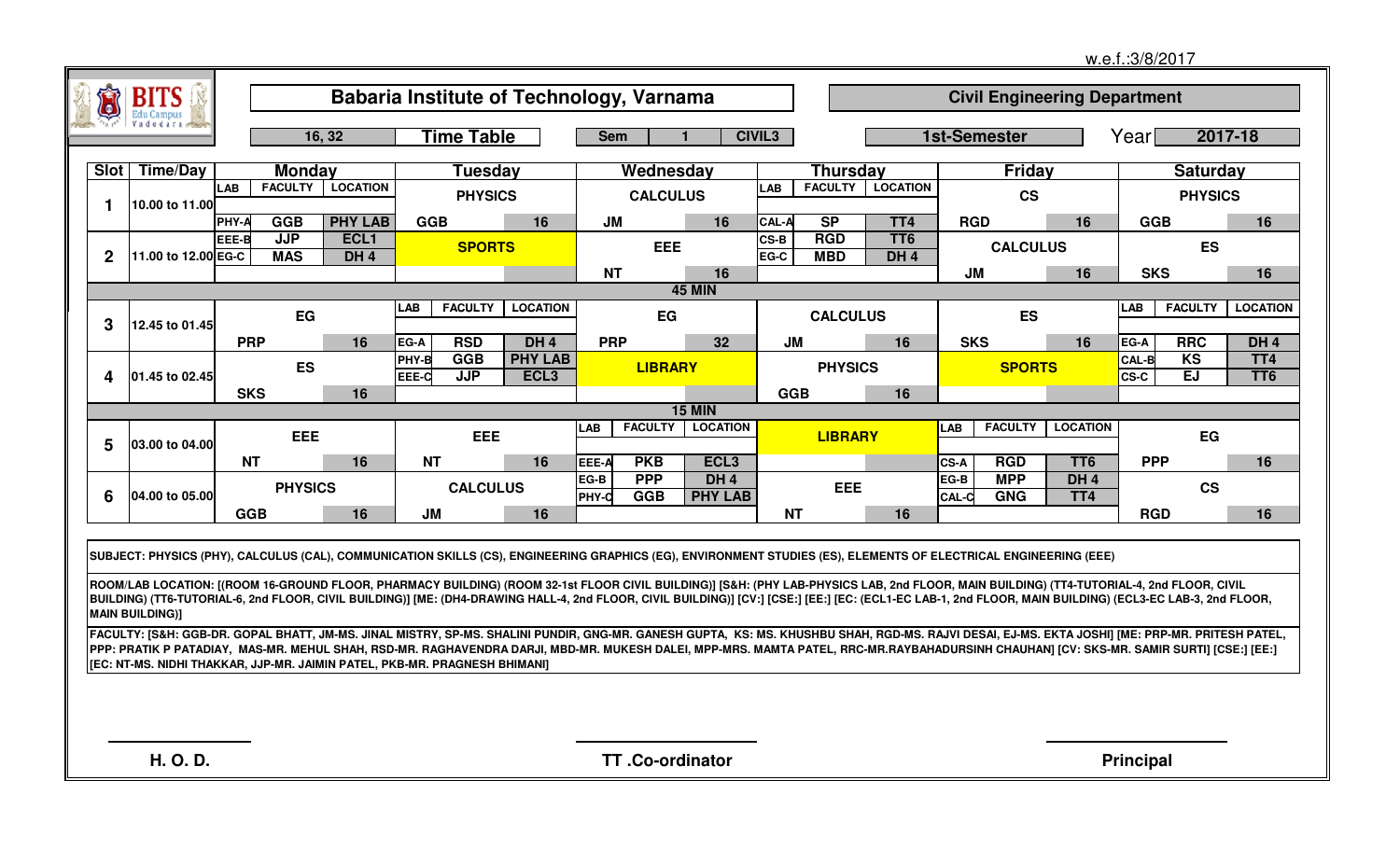|                  |                |                                                                                                                                                                                                                                                                                                                                                                                                                                                                                                                                                               |                     |                      |                                                             |                              |                           |                               |                |                         |                 |                       |                                        |                                        | w.e.f.: 3/8/2017     |                          |                                  |
|------------------|----------------|---------------------------------------------------------------------------------------------------------------------------------------------------------------------------------------------------------------------------------------------------------------------------------------------------------------------------------------------------------------------------------------------------------------------------------------------------------------------------------------------------------------------------------------------------------------|---------------------|----------------------|-------------------------------------------------------------|------------------------------|---------------------------|-------------------------------|----------------|-------------------------|-----------------|-----------------------|----------------------------------------|----------------------------------------|----------------------|--------------------------|----------------------------------|
|                  | <b>BITS</b>    |                                                                                                                                                                                                                                                                                                                                                                                                                                                                                                                                                               |                     |                      | Babaria Institute of Technology, Varnama                    |                              |                           |                               |                |                         |                 |                       |                                        | <b>Computer Engineering Department</b> |                      |                          |                                  |
|                  |                |                                                                                                                                                                                                                                                                                                                                                                                                                                                                                                                                                               | SC2, 18, 30, 31, 34 |                      | <b>Time Table</b>                                           | <b>Sem</b>                   |                           |                               | CSE1           |                         |                 | <b>1st-Semester</b>   |                                        |                                        | Yearl                |                          | 2017-18                          |
| Slot             | Time/Day       | <b>Monday</b>                                                                                                                                                                                                                                                                                                                                                                                                                                                                                                                                                 |                     |                      | Tuesday                                                     |                              | Wednesday                 |                               |                | <b>Thursday</b>         |                 |                       | Friday                                 |                                        |                      | <b>Saturday</b>          |                                  |
| 1                | 10.00 to 11.00 | <b>CPU</b>                                                                                                                                                                                                                                                                                                                                                                                                                                                                                                                                                    |                     | 18 <sup>1</sup>      | <b>FACULTY</b><br><b>LOCATION</b>                           |                              | <b>ES</b>                 |                               |                | <b>ES</b>               |                 | <b>LAB</b>            | <b>FACULTY</b>                         | <b>LOCATION</b>                        |                      | <b>EME</b>               |                                  |
|                  |                | <b>SMP</b>                                                                                                                                                                                                                                                                                                                                                                                                                                                                                                                                                    | 34                  | CAL-A                | $\overline{\mathsf{M}}$<br>TT <sub>5</sub>                  | <b>AST</b>                   |                           | 18                            | <b>AST</b>     |                         | 18              | <b>CPU-A</b>          | KB                                     | F7                                     | <b>ASD</b>           |                          | <b>SC-2</b>                      |
| $\boldsymbol{2}$ | 11.00 to 12.00 | <b>ES</b>                                                                                                                                                                                                                                                                                                                                                                                                                                                                                                                                                     |                     | CS-B<br><b>CPU-C</b> | $\overline{\text{NS}}$<br><b>CS LAB</b><br><b>SMP</b><br>F7 | <b>CPU-T-A</b>               | <b>PNS</b><br>CPU-T-B AMP | DH <sub>5</sub><br>30         |                | <b>EEE</b>              |                 | EEE-B<br><b>EME-O</b> | $\overline{\mathsf{UV}}$<br><b>MBD</b> | EEE<br>$W/S-2$                         |                      | <b>EME</b>               |                                  |
|                  |                | <b>AST</b>                                                                                                                                                                                                                                                                                                                                                                                                                                                                                                                                                    | 34                  |                      |                                                             |                              | CPU-T-C KGV               | 31                            | <b>PC</b>      |                         | 18              |                       |                                        |                                        | <b>ASD</b>           |                          | <b>SC-2</b>                      |
|                  |                |                                                                                                                                                                                                                                                                                                                                                                                                                                                                                                                                                               |                     |                      |                                                             |                              |                           | <b>45 MIN</b>                 |                |                         |                 |                       |                                        |                                        |                      |                          |                                  |
| 3                | 12.45 to 01.45 | <b>SPORTS</b>                                                                                                                                                                                                                                                                                                                                                                                                                                                                                                                                                 |                     |                      | <b>EME</b>                                                  | <b>LAB</b>                   | <b>FACULTY</b>            | <b>LOCATION</b>               |                | <b>CALCULUS</b>         |                 |                       | <b>CPU</b>                             |                                        | LAB                  | <b>FACULTY</b>           | <b>LOCATION</b>                  |
|                  |                |                                                                                                                                                                                                                                                                                                                                                                                                                                                                                                                                                               |                     | <b>ASD</b>           | <b>SC-2</b>                                                 | EEE-A                        | <b>JV</b>                 | <b>EEE</b>                    | <b>DMD</b>     |                         | 18              | <b>SMP</b>            |                                        | 18                                     | EME-A                | <b>RKS</b>               | $W/S-1$                          |
| 4                | 01.45 to 02.45 | <b>CALCULUS</b>                                                                                                                                                                                                                                                                                                                                                                                                                                                                                                                                               |                     |                      | <b>EME</b>                                                  | <b>EME-B</b><br><b>CAL-C</b> | <b>MNJ</b><br><b>DMD</b>  | <b>EME</b><br>TT <sub>5</sub> |                | <b>CPU</b>              |                 |                       | <b>EEE</b>                             |                                        | <b>CAL-B</b><br>CS-C | <b>DMD</b><br><b>RGD</b> | TT <sub>5</sub><br><b>CS LAB</b> |
|                  |                | <b>DMD</b>                                                                                                                                                                                                                                                                                                                                                                                                                                                                                                                                                    | 34                  | <b>ASD</b>           | <b>SC-2</b>                                                 |                              |                           |                               | <b>SMP</b>     |                         | 18              | <b>PC</b>             |                                        | 18                                     |                      |                          |                                  |
|                  |                |                                                                                                                                                                                                                                                                                                                                                                                                                                                                                                                                                               |                     |                      |                                                             |                              |                           | <b>15 MIN</b>                 |                |                         |                 |                       |                                        |                                        |                      |                          |                                  |
| 5                | 03.00 to 04.00 | <b>CS</b>                                                                                                                                                                                                                                                                                                                                                                                                                                                                                                                                                     |                     |                      | <b>SPORTS</b>                                               |                              | <b>LIBRARY</b>            |                               | LAB            | <b>FACULTY</b>          | <b>LOCATION</b> |                       | <b>CALCULUS</b>                        |                                        |                      | <b>CPU</b>               |                                  |
|                  |                | HD                                                                                                                                                                                                                                                                                                                                                                                                                                                                                                                                                            | 34                  |                      |                                                             |                              |                           |                               | CS-A           | <b>HP</b>               | <b>CS LAB</b>   | <b>DMD</b>            |                                        | 18                                     | <b>SMP</b>           |                          | 18                               |
| 6                | 04.00 to 05.00 | <b>EEE</b>                                                                                                                                                                                                                                                                                                                                                                                                                                                                                                                                                    |                     |                      | <b>CS</b>                                                   |                              | <b>CALCULUS</b>           |                               | CPU-B<br>EEE-C | <b>DEN</b><br><b>JK</b> | F7<br>EEE       |                       | <b>LIBRARY</b>                         |                                        |                      | EEE                      |                                  |
|                  |                | <b>PC</b>                                                                                                                                                                                                                                                                                                                                                                                                                                                                                                                                                     | 34                  | HD                   | 18                                                          | <b>DMD</b>                   |                           | 34                            |                |                         |                 |                       |                                        |                                        | <b>PC</b>            |                          | 18                               |
|                  |                | SUBJECT: CALCULUS (CAL), COMMUNICATION SKILLS (CS), ELEMENTS OF MECHANICAL ENGINEERING (EME), ENVIRONMENT STUDIES (ES), COMPUTER PROGRAMMING & UTILISATION (CPU), CPU-T (CPU TUTORIAL),<br><b>ELEMENTS OF ELECTRICAL ENGINEERING (EEE)</b>                                                                                                                                                                                                                                                                                                                    |                     |                      |                                                             |                              |                           |                               |                |                         |                 |                       |                                        |                                        |                      |                          |                                  |
|                  |                | ROOM/LAB LOCATION: [(ROOM 18-GROUND FLOOR, PHARMACY BUILDING) (ROOM 30,31-1st FLOOR, CIVIL BUILDING) (ROOM 34-2nd FLOOR, CIVIL BUILDING)] [S&H: (TT5-TUTORIAL-5, 2nd FLOOR, CIVIL BUILDING) (CS LAB:<br>[1st FLOOR, PHARMACY BUILDING)] [ME: (SC2-SMART CLASS-2, GROUND FLOOR, PHYSIO BUILDING) (EME: EME LAB, GROUND FLOOR, MAIN BUILDING) (W/S-1 & W/S-2: WORKSHOP-1&2, GROUND FLOOR, MAIN BUILDING)]<br>[CV:] [CSE: (F7-1st FLOOR, CSE DEPARTMENT, PHARMACY BUILDING) (DH5-2nd FLOOR, CIVIL BUILDING)] [EE: (EEE-EEE LAB, 2nd FLOOR, MAIN BUILDING)] [EC:] |                     |                      |                                                             |                              |                           |                               |                |                         |                 |                       |                                        |                                        |                      |                          |                                  |
|                  |                | FACULTY: [S&H: DMD-MS. DRASHTI DAVE, JM-MS. JINAL MISTRY, HD-DR. HINA DOBARIYA, NS-MS. NAVNEET SABHARWAL, HP-MS. HIRAL PANDYA, RGD-MS. RAJVI DESAI] [ME: ASD-MR. ANKIT DANDIWALA, MNJ-MR.<br>MAYUR JOSHI, MBD-MR. MUKESH DALEI, RKS-MR. RAHUL SHAH] [CV: AST- MRS. ANUJA TIDKE] [CSE:SMP- SWAPNIL PARIKH, AMP- AMIT PARMAR, PNS- PARITA SHETH, KB- KIRAN BIDUA, DEN- DIVYA EBENZER, KGV-<br>KAUSHIK VAGHANI] [EE: PC-MR. PRANAV CONTRACTOR, JV-MR. JAYDEEP VANAPARIYA, JK-MR. JIGNESH KANIA]                                                                  |                     |                      |                                                             |                              |                           |                               |                |                         |                 |                       |                                        |                                        |                      |                          |                                  |
|                  |                |                                                                                                                                                                                                                                                                                                                                                                                                                                                                                                                                                               |                     |                      |                                                             |                              |                           |                               |                |                         |                 |                       |                                        |                                        |                      |                          |                                  |
|                  |                |                                                                                                                                                                                                                                                                                                                                                                                                                                                                                                                                                               |                     |                      |                                                             |                              |                           |                               |                |                         |                 |                       |                                        |                                        |                      |                          |                                  |
|                  | H. O. D.       |                                                                                                                                                                                                                                                                                                                                                                                                                                                                                                                                                               |                     |                      |                                                             |                              | TT.Co-ordinator           |                               |                |                         |                 |                       |                                        |                                        | <b>Principal</b>     |                          |                                  |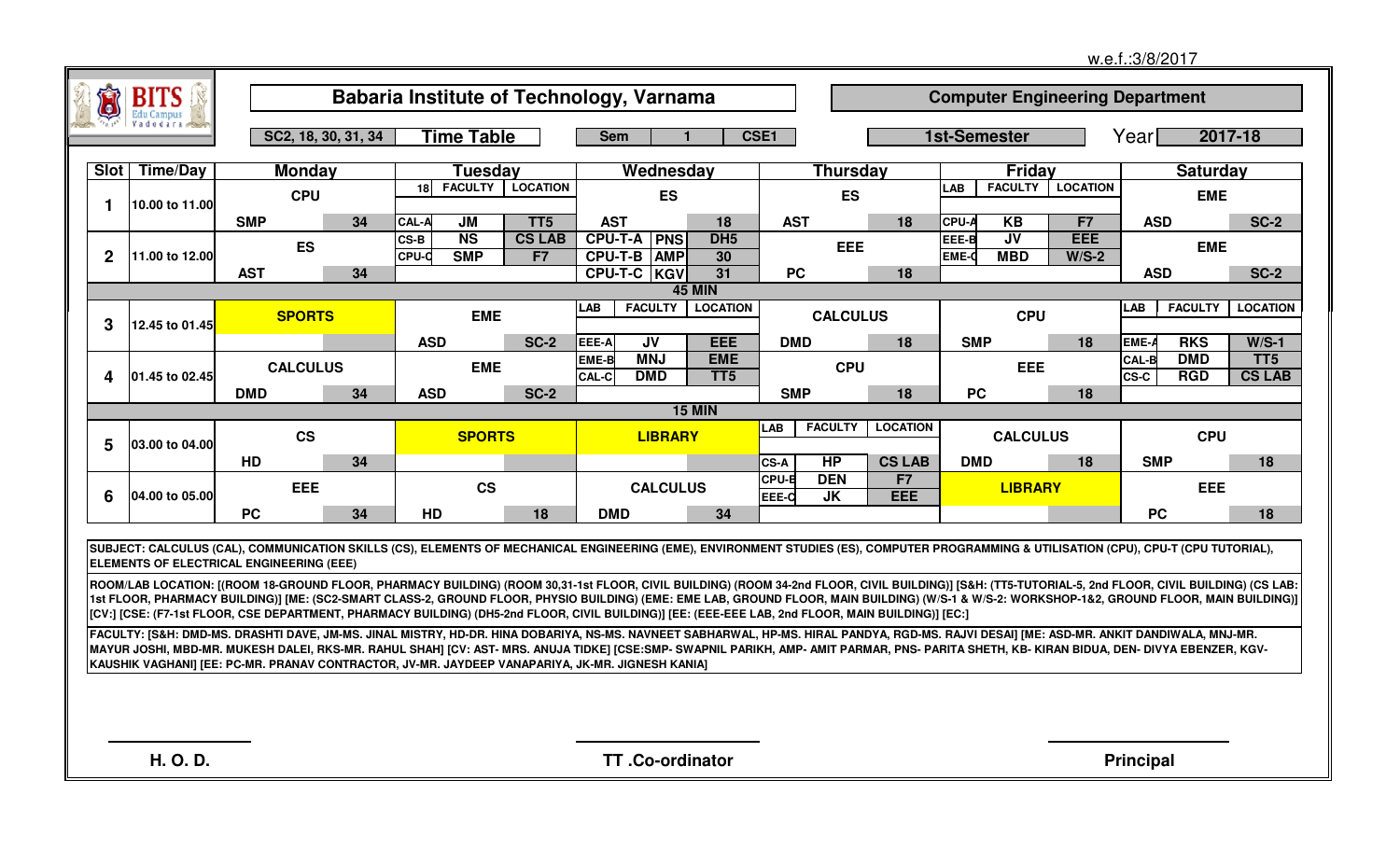| $\bullet$        |                                          |                            |                                 |                                                                                                                                                                                                                                                                                                                                                                                                                                                                                                                                                                                                   |             |                                           |                  |                             |                     |                                  |                       |                          |                                        |                       |                     |                             |
|------------------|------------------------------------------|----------------------------|---------------------------------|---------------------------------------------------------------------------------------------------------------------------------------------------------------------------------------------------------------------------------------------------------------------------------------------------------------------------------------------------------------------------------------------------------------------------------------------------------------------------------------------------------------------------------------------------------------------------------------------------|-------------|-------------------------------------------|------------------|-----------------------------|---------------------|----------------------------------|-----------------------|--------------------------|----------------------------------------|-----------------------|---------------------|-----------------------------|
|                  | <b>BITS</b>                              |                            |                                 | Babaria Institute of Technology, Varnama                                                                                                                                                                                                                                                                                                                                                                                                                                                                                                                                                          |             |                                           |                  |                             |                     |                                  |                       |                          | <b>Computer Engineering Department</b> |                       |                     |                             |
|                  |                                          |                            | SC2, 13, 14, 17, 18, 28 30      | <b>Time Table</b>                                                                                                                                                                                                                                                                                                                                                                                                                                                                                                                                                                                 |             | <b>Sem</b>                                |                  | CSE <sub>2</sub>            |                     |                                  | <b>1st-Semester</b>   |                          |                                        | Yearl                 | 2017-18             |                             |
| Slot             | <b>Time/Day</b>                          |                            | <b>Monday</b>                   | Tuesdav                                                                                                                                                                                                                                                                                                                                                                                                                                                                                                                                                                                           |             | Wednesday                                 |                  |                             | <b>Thursday</b>     |                                  |                       | Friday                   |                                        |                       | <b>Saturday</b>     |                             |
| $\mathbf{1}$     | 10.00 to 11.00                           |                            | <b>CALCULUS</b>                 | <b>EEE</b>                                                                                                                                                                                                                                                                                                                                                                                                                                                                                                                                                                                        |             | <b>LAB</b><br><b>FACULTY</b>              | <b>LOCATION</b>  |                             | <b>CPU</b>          |                                  |                       | <b>CPU</b>               |                                        |                       | <b>EME</b>          |                             |
|                  |                                          | <b>BCP</b>                 | 18                              | JB                                                                                                                                                                                                                                                                                                                                                                                                                                                                                                                                                                                                | 18          | HD<br><b>CS-A</b>                         | <b>CS LAB</b>    | <b>SMP</b>                  |                     | 14                               | <b>SMP</b>            |                          | 18                                     | <b>ASD</b>            |                     | <b>SC-2</b>                 |
| $\boldsymbol{2}$ | 11.00 to 12.00 CPU-T-B DEN               | <b>CPU-T-A</b>             | 30<br><b>AKS</b><br>DH5         | <b>SPORTS</b>                                                                                                                                                                                                                                                                                                                                                                                                                                                                                                                                                                                     |             | <b>CPU-B</b><br><b>SMP</b><br>EEE-C<br>JB | F7<br><b>EEE</b> |                             | <b>SPORTS</b>       |                                  |                       | <b>LIBRARY</b>           |                                        |                       | <b>EME</b>          |                             |
|                  |                                          | <b>CPU-T-C PPA</b>         | $\overline{28}$                 |                                                                                                                                                                                                                                                                                                                                                                                                                                                                                                                                                                                                   |             |                                           |                  |                             |                     |                                  |                       |                          |                                        | <b>ASD</b>            |                     | $SC-2$                      |
|                  |                                          |                            |                                 |                                                                                                                                                                                                                                                                                                                                                                                                                                                                                                                                                                                                   |             |                                           | <b>45 MIN</b>    |                             |                     |                                  |                       |                          |                                        |                       |                     |                             |
| 3                | 12.45 to 01.45                           |                            | EEE                             | <b>EME</b>                                                                                                                                                                                                                                                                                                                                                                                                                                                                                                                                                                                        |             | <b>EEE</b>                                |                  | <b>LAB</b>                  | <b>FACULTY</b>      | <b>LOCATION</b>                  |                       | <b>CALCULUS</b>          |                                        | LAB                   | <b>FACULTY</b>      | <b>LOCATION</b>             |
|                  |                                          | JB                         | 18                              | <b>ASD</b>                                                                                                                                                                                                                                                                                                                                                                                                                                                                                                                                                                                        | <b>SC-2</b> | JB                                        | 18               | EME-                        | <b>ABC</b>          | <b>EME</b>                       | <b>BCP</b>            |                          | 13                                     | <b>CPU-A</b>          | <b>SMP</b>          | F7                          |
| 4                | 01.45 to 02.45                           |                            | <b>LIBRARY</b>                  | <b>EME</b>                                                                                                                                                                                                                                                                                                                                                                                                                                                                                                                                                                                        |             | <b>CS</b>                                 |                  | <b>CAL-B</b><br><b>CS-C</b> | K <sub>S</sub><br>H | TT <sub>5</sub><br><b>CS LAB</b> |                       | <b>CS</b>                |                                        | EEE-B<br><b>EME-C</b> | $J$ B<br><b>RKB</b> | ECL <sub>2</sub><br>$W/S-4$ |
|                  |                                          |                            |                                 | <b>ASD</b>                                                                                                                                                                                                                                                                                                                                                                                                                                                                                                                                                                                        | <b>SC-2</b> | HD                                        | 18               |                             |                     |                                  | HD                    |                          | 13                                     |                       |                     |                             |
|                  |                                          | <b>FACULTY</b>             | <b>LOCATION</b>                 |                                                                                                                                                                                                                                                                                                                                                                                                                                                                                                                                                                                                   |             |                                           | <b>15 MIN</b>    |                             |                     |                                  |                       | <b>FACULTY</b>           | <b>LOCATION</b>                        |                       |                     |                             |
| 5                | 03.00 to 04.00                           | <b>LAB</b>                 |                                 | <b>ES</b>                                                                                                                                                                                                                                                                                                                                                                                                                                                                                                                                                                                         |             | <b>CPU</b>                                |                  |                             | <b>CALCULUS</b>     |                                  | <b>LAB</b>            |                          |                                        |                       | <b>ES</b>           |                             |
|                  |                                          | <b>BCP</b><br><b>CAL-A</b> | TT <sub>5</sub>                 | <b>NAT</b>                                                                                                                                                                                                                                                                                                                                                                                                                                                                                                                                                                                        | 14          | <b>SMP</b>                                | 18               | <b>BCP</b>                  |                     | 18                               | EEE-A                 | JB                       | <b>PSP</b>                             | <b>NAT</b>            |                     | 17                          |
| 6                | 04.00 to 05.00 CPU-D                     | H<br>CS-B<br><b>SMP</b>    | <b>CS LAB</b><br>F <sub>7</sub> | <b>CPU</b>                                                                                                                                                                                                                                                                                                                                                                                                                                                                                                                                                                                        |             | <b>ES</b>                                 |                  |                             | <b>EEE</b>          |                                  | EME-B<br><b>CAL-C</b> | <b>ASD</b><br><b>BCP</b> | <b>EME</b><br>TT <sub>5</sub>          |                       | <b>CALCULUS</b>     |                             |
|                  |                                          |                            |                                 | <b>SMP</b>                                                                                                                                                                                                                                                                                                                                                                                                                                                                                                                                                                                        | 14          | <b>NAT</b>                                | 18               | <b>JB</b>                   |                     | 18                               |                       |                          |                                        | <b>BCP</b>            |                     | 17                          |
|                  | ELEMENTS OF ELECTRICAL ENGINEERING (EEE) |                            |                                 | SUBJECT: CALCULUS (CAL), COMMUNICATION SKILLS (CS), ELEMENTS OF MECHANICAL ENGINEERING (EME), ENVIRONMENT STUDIES (ES), COMPUTER PROGRAMMING & UTILISATION (CPU), CPU-T (CPU TUTORIAL),                                                                                                                                                                                                                                                                                                                                                                                                           |             |                                           |                  |                             |                     |                                  |                       |                          |                                        |                       |                     |                             |
|                  | 2nd ELOOR MAIN RUILDING LEC-1            |                            |                                 | ROOM/LAB LOCATION: [(ROOM 13, 14, 17 & 18-GROUND FLOOR, PHARMACY BUILDING) (ROOM 30-1st FLOOR, CIVIL BUILDING)] [S&H: (TT5-TUTORIAL-5, 2nd FLOOR, CIVIL BUILDING) (CS LAB: 1st FLOOR, PHARMACY<br>BUILDING)] [ME: (SC2-SMART CLASS-2, GROUND FLOOR, PHYSIO BUILDING) (EME: EME LAB, GROUND FLOOR, MAIN BUILDING, .W/S-4: WORKSHOP-4, GROUND FLOOR MAIN BUILDING)] [CV:] [CSE: (F7-1st FLOOR, CSE<br>DEPARTMENT, PHARMACY BUILDING) (DH5-2nd FLOOR, CIVIL BUILDING)] [EE: (EEE-EEE LAB, 2nd FLOOR, MAIN BUILDING) (PSP-POWER SYSTEM PROTECTION LAB, 2nd FLOOR, MAIN BUILDING) (ECL1,ECL2-EC LAB-1, |             |                                           |                  |                             |                     |                                  |                       |                          |                                        |                       |                     |                             |
|                  |                                          |                            |                                 | [FACULTY: [S&H: BCP-MS. BHUMIKA PATEL, KS: MS. KHUSHBU SHAH, HD-DR. HINA DOBARIYA, HP-MS. HIRAL PANDYA] [ME: ASD-MR. ANKIT DANDIWALA, ABC-MR. ASHISH CHAUDHARI, RKB-MR. RAVI BRAR] [CV: NAT-MS.<br>NIMITA TIJORE] [CSE: SMP- SWAPNIL PARIKH,  AKS- ATULSAURABH, DEN- DIVYA EBENZER, PPA- PRIYANKA PATEL] [EE: JB-MR. JIGAR BHATT]                                                                                                                                                                                                                                                                 |             |                                           |                  |                             |                     |                                  |                       |                          |                                        |                       |                     |                             |
|                  |                                          |                            |                                 |                                                                                                                                                                                                                                                                                                                                                                                                                                                                                                                                                                                                   |             |                                           |                  |                             |                     |                                  |                       |                          |                                        |                       |                     |                             |
|                  |                                          |                            |                                 |                                                                                                                                                                                                                                                                                                                                                                                                                                                                                                                                                                                                   |             |                                           |                  |                             |                     |                                  |                       |                          |                                        |                       |                     |                             |
|                  | <b>H.O.D.</b>                            |                            |                                 |                                                                                                                                                                                                                                                                                                                                                                                                                                                                                                                                                                                                   |             | TT.Co-ordinator                           |                  |                             |                     |                                  |                       |                          |                                        | <b>Principal</b>      |                     |                             |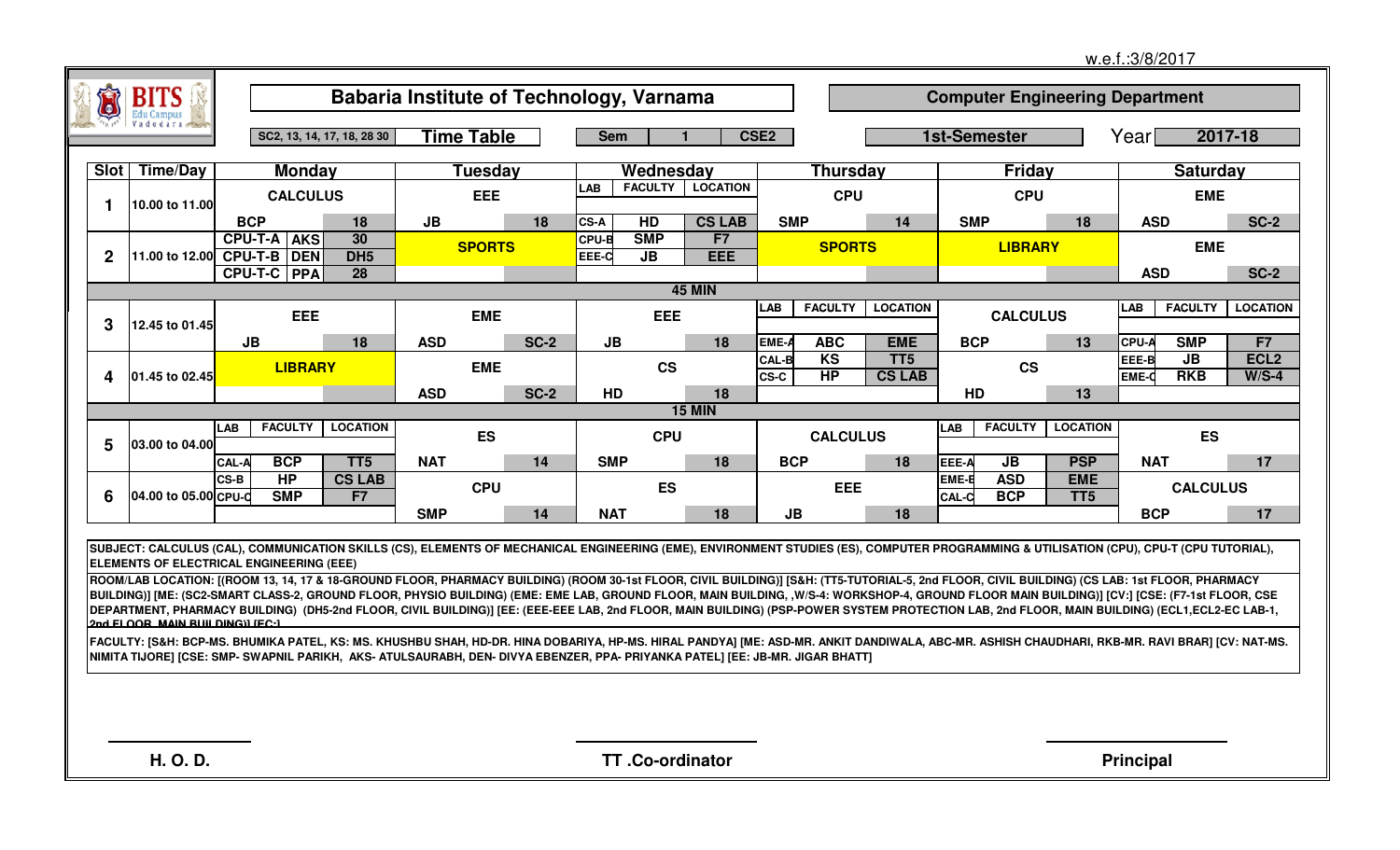|               |                                     |                                                 |                          |                        |    |                                                                                                                                                                                                                                                                                                                                                                                                                                                                                                                                                                                                   |                               |                                                  |                                  |                                         |                                  | w.e.f.:3/8/2017                            |                     |
|---------------|-------------------------------------|-------------------------------------------------|--------------------------|------------------------|----|---------------------------------------------------------------------------------------------------------------------------------------------------------------------------------------------------------------------------------------------------------------------------------------------------------------------------------------------------------------------------------------------------------------------------------------------------------------------------------------------------------------------------------------------------------------------------------------------------|-------------------------------|--------------------------------------------------|----------------------------------|-----------------------------------------|----------------------------------|--------------------------------------------|---------------------|
|               | <b>BITS</b>                         |                                                 |                          |                        |    | Babaria Institute of Technology, Varnama                                                                                                                                                                                                                                                                                                                                                                                                                                                                                                                                                          |                               |                                                  |                                  | <b>Computer Engineering Department</b>  |                                  |                                            |                     |
|               |                                     |                                                 | 13, 15, 17               | <b>Time Table</b>      |    | <b>Sem</b>                                                                                                                                                                                                                                                                                                                                                                                                                                                                                                                                                                                        |                               | CSE3                                             |                                  | 1st-Semester                            |                                  | Yearl                                      | 2017-18             |
| Slot          | <b>Time/Day</b>                     | <b>Monday</b>                                   |                          | <b>Tuesday</b>         |    | Wednesday                                                                                                                                                                                                                                                                                                                                                                                                                                                                                                                                                                                         |                               | <b>Thursday</b>                                  |                                  | <b>Friday</b>                           |                                  |                                            | <b>Saturday</b>     |
|               |                                     | <b>CPU</b>                                      |                          | <b>CPU</b>             |    | <b>FACULTY</b><br><b>LAB</b>                                                                                                                                                                                                                                                                                                                                                                                                                                                                                                                                                                      | <b>LOCATION LAB</b>           | <b>FACULTY</b>                                   | <b>LOCATION</b>                  | <b>EME</b>                              |                                  |                                            | ES                  |
| -1            | 10.00 to 11.00                      | <b>VSN</b>                                      | 17                       | <b>VSN</b>             | 17 | EEE-A<br>JK                                                                                                                                                                                                                                                                                                                                                                                                                                                                                                                                                                                       | <b>C&amp;N</b>                | HD<br><b>CS-A</b>                                | <b>CS LAB</b>                    | <b>PNC</b>                              | 17                               | <b>ST</b>                                  | 17                  |
| $\mathbf 2$   | 11.00 to 12.00                      | <b>LIBRARY</b>                                  |                          | <b>SPORTS</b>          |    | <b>MBD</b><br>EME-B<br>K <sub>S</sub><br><b>CAL-C</b>                                                                                                                                                                                                                                                                                                                                                                                                                                                                                                                                             | <b>EME</b><br>TT <sub>5</sub> | <b>VSN</b><br><b>CPU-B</b><br>EEE-C<br><b>JK</b> | F <sub>7</sub><br><b>C&amp;N</b> | <b>CPU</b>                              |                                  |                                            | <b>CALCULUS</b>     |
|               |                                     |                                                 |                          |                        |    |                                                                                                                                                                                                                                                                                                                                                                                                                                                                                                                                                                                                   |                               |                                                  |                                  | <b>VSN</b>                              | 17                               | <b>KS</b>                                  | 17                  |
| 3             | 12.45 to 01.45                      | <b>CALCULUS</b>                                 |                          | $\mathbf{c}\mathbf{s}$ |    | <b>CALCULUS</b>                                                                                                                                                                                                                                                                                                                                                                                                                                                                                                                                                                                   | <b>45 MIN</b>                 | <b>CPU</b>                                       |                                  | LAB <sub>L</sub><br><b>FACULTY</b>      | <b>LOCATION</b>                  |                                            | <b>SPORTS</b>       |
|               |                                     | <b>KS</b>                                       | 17                       | <b>HD</b>              | 17 | <b>KS</b>                                                                                                                                                                                                                                                                                                                                                                                                                                                                                                                                                                                         | 17                            | <b>VSN</b>                                       | 15                               | <b>MBD</b><br>EME-A                     | <b>EME</b>                       |                                            |                     |
| 4             | 01.45 to 02.45                      | <b>EME</b>                                      |                          | <b>ES</b>              |    | CPU-T-A SMP<br><b>CPU-T-B AAS</b>                                                                                                                                                                                                                                                                                                                                                                                                                                                                                                                                                                 | 13<br>DH <sub>5</sub>         | <b>LIBRARY</b>                                   |                                  | KS<br><b>CAL-B</b><br>EJ<br><b>CS-C</b> | TT <sub>5</sub><br><b>CS LAB</b> |                                            | EEE                 |
|               |                                     | <b>PNC</b>                                      | 17                       | <b>ST</b>              | 17 | CPU-T-C SNR                                                                                                                                                                                                                                                                                                                                                                                                                                                                                                                                                                                       | 17<br><b>15 MIN</b>           |                                                  |                                  |                                         |                                  | AN                                         | 17                  |
| 5             | 03.00 to 04.00                      | <b>FACULTY</b><br><b>LAB</b>                    | <b>LOCATION</b>          | <b>CALCULUS</b>        |    | <b>CS</b>                                                                                                                                                                                                                                                                                                                                                                                                                                                                                                                                                                                         |                               | EEE                                              |                                  | <b>EEE</b>                              |                                  | <b>FACULTY</b><br>LAB                      | <b>LOCATION</b>     |
|               |                                     | <b>VSN</b><br><b>CPU-A</b>                      | F <sub>6</sub>           | KS                     | 17 | HD                                                                                                                                                                                                                                                                                                                                                                                                                                                                                                                                                                                                | 17                            | AN                                               | 17                               | AN                                      | 17                               | <b>CAL-A</b><br>JM                         | TT <sub>5</sub>     |
| 6             | 04.00 to 05.00 EME-0                | <b>VD</b><br>EEE-B<br><b>RKS</b>                | <b>EEE</b><br><b>EME</b> | <b>EME</b>             |    | <b>EEE</b>                                                                                                                                                                                                                                                                                                                                                                                                                                                                                                                                                                                        |                               | <b>EME</b>                                       |                                  | <b>ES</b>                               |                                  | HD<br>$CS-B$<br><b>VSN</b><br><b>CPU-D</b> | <b>CS LAB</b><br>F7 |
|               |                                     |                                                 |                          | <b>PNC</b>             | 17 | AN                                                                                                                                                                                                                                                                                                                                                                                                                                                                                                                                                                                                | 17                            | <b>PNC</b>                                       | 17                               | <b>ST</b>                               | 17                               |                                            |                     |
|               |                                     | <b>ELEMENTS OF ELECTRICAL ENGINEERING (EEE)</b> |                          |                        |    | SUBJECT: CALCULUS (CAL), COMMUNICATION SKILLS (CS), ELEMENTS OF MECHANICAL ENGINEERING (EME), ENVIRONMENT STUDIES (ES), COMPUTER PROGRAMMING & UTILISATION (CPU), CPU-T (CPU TUTORIAL),<br>ROOM/LAB LOCATION: [(ROOM 13, 15 & 17-GROUND FLOOR, PHARMACY BUILDING)] [S&H: (TT5-TUTORIAL-5, 2nd FLOOR, CIVIL BUILDING) (CS LAB: 1st FLOOR, PHARMACY BUILDING)] [ME: (EME: EME LAB, GROUND<br>[FLOOR, MAIN BUILDING)] [CV:] [CSE: (F6,F7-1st FLOOR, CSE DEPARTMENT, PHARMACY BUILDING) (DH5-2nd FLOOR, CIVIL BUILDING)] [EE: (EEE-EEE LAB, 2nd FLOOR, MAIN BUILDING) (C&N-CIRCUIT & NETWORK LAB, 2nd |                               |                                                  |                                  |                                         |                                  |                                            |                     |
| <b>KANIA]</b> | <b>FLOOR, MAIN BUILDING)] [EC:]</b> |                                                 |                          |                        |    | FACULTY: [S&H: KS: MS. KHUSHBU SHAH, JM-MS. JINAL MISTRY, HD-DR. HINA DOBARIYA, NS-MS. NAVNEET SABHARWAL, EJ-MS. EKTA JOSHI] [ME: PNC-MR. PRATIK CHAUDHARI, RKS-MR. RAHUL SHAH, MBD-MR.<br>MUKESH DALEI] [CV: ST-MR. SURYA TEJA] [CSE: VSN- VARSHA NAREGALKAR, SMP- SWAPNIL PARIKH, AAS- APOORVA SHAH, SNR- SHWETA RAJPUT] [EE: AN-DR. ARCHNA NANOTI, VD-MR. VIDIT DEASI, JK-MR. JIGNESH                                                                                                                                                                                                          |                               |                                                  |                                  |                                         |                                  |                                            |                     |
|               | H. O. D.                            |                                                 |                          |                        |    | TT.Co-ordinator                                                                                                                                                                                                                                                                                                                                                                                                                                                                                                                                                                                   |                               |                                                  |                                  |                                         |                                  | <b>Principal</b>                           |                     |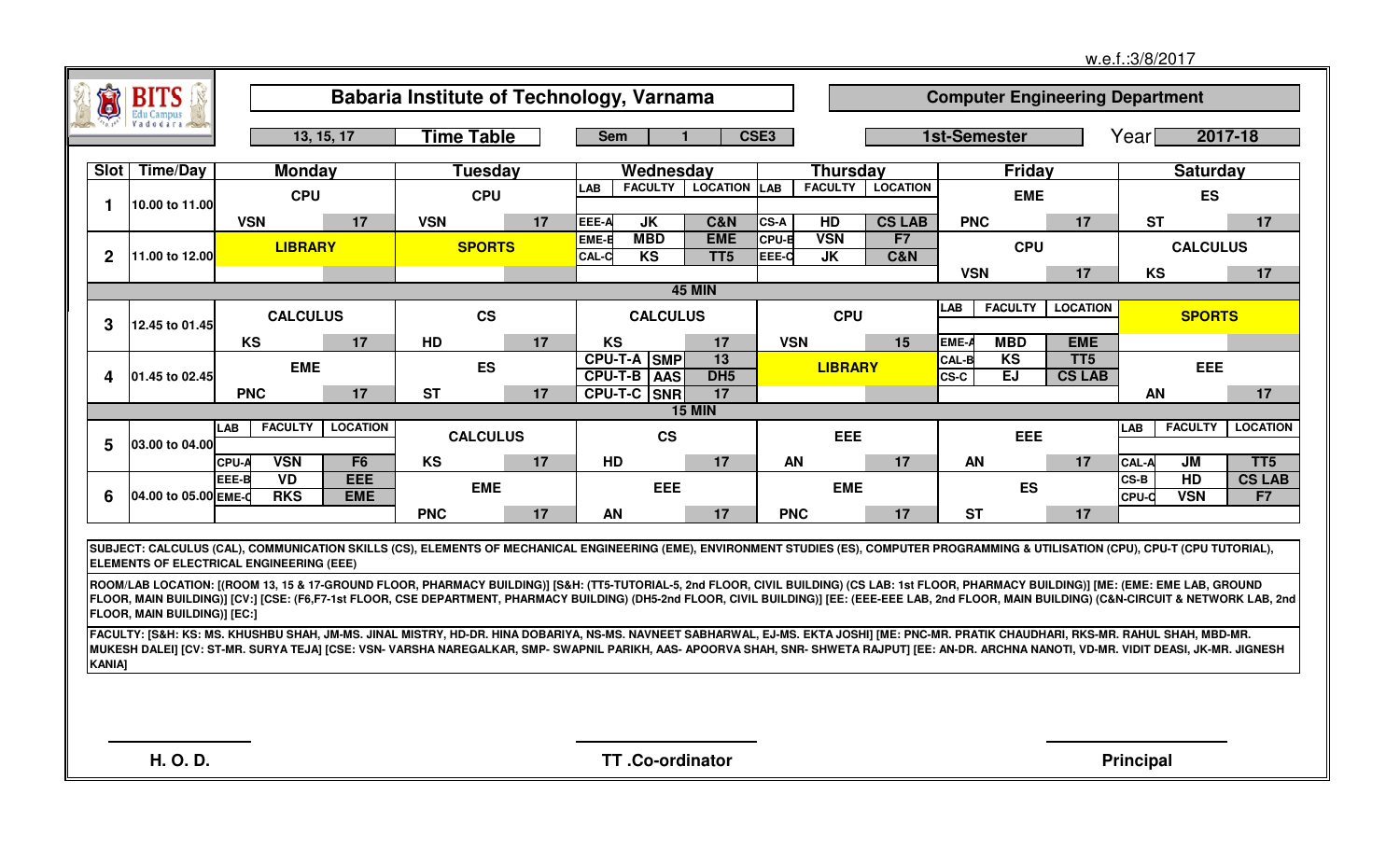|                |                 |                                                            |                                    |                                                                                                                                                                                                                                                                                                                                                                                                                                                                                                                             |                     |                                                          |                       |                 |                         |                               |                      |                  |                                          | w.e.f.: 3/8/2017      |                         |                   |
|----------------|-----------------|------------------------------------------------------------|------------------------------------|-----------------------------------------------------------------------------------------------------------------------------------------------------------------------------------------------------------------------------------------------------------------------------------------------------------------------------------------------------------------------------------------------------------------------------------------------------------------------------------------------------------------------------|---------------------|----------------------------------------------------------|-----------------------|-----------------|-------------------------|-------------------------------|----------------------|------------------|------------------------------------------|-----------------------|-------------------------|-------------------|
| O              | <b>BITS</b>     |                                                            |                                    | Babaria Institute of Technology, Varnama                                                                                                                                                                                                                                                                                                                                                                                                                                                                                    |                     |                                                          |                       |                 |                         |                               |                      |                  | <b>Electrical Engineering Department</b> |                       |                         |                   |
|                |                 |                                                            | SC2, 15, 18, 34, 35                | Time Table                                                                                                                                                                                                                                                                                                                                                                                                                                                                                                                  |                     | <b>Sem</b>                                               |                       | EE <sub>1</sub> |                         |                               | 1st-Semester         |                  |                                          | Year                  | 2017-18                 |                   |
| Slot           | <b>Time/Day</b> | <b>Monday</b>                                              |                                    | Tuesdav                                                                                                                                                                                                                                                                                                                                                                                                                                                                                                                     |                     | Wednesday                                                |                       |                 | <b>Thursday</b>         |                               |                      | Friday           |                                          |                       | <b>Saturday</b>         |                   |
|                |                 | <b>EME</b>                                                 |                                    | <b>EEE</b>                                                                                                                                                                                                                                                                                                                                                                                                                                                                                                                  |                     | <b>CS</b>                                                |                       | <b>LAB</b>      | <b>FACULTY</b>          | <b>LOCATION LAB</b>           |                      | <b>FACULTY</b>   | <b>LOCATION</b>                          |                       | <b>CALCULUS</b>         |                   |
| 1              | 10.00 to 11.00  | <b>ABC</b>                                                 | 35                                 | <b>PM</b>                                                                                                                                                                                                                                                                                                                                                                                                                                                                                                                   | <b>SC-2</b>         | <b>EJ</b>                                                | 34                    | EEE-A           | MG                      | <b>EEE</b>                    | EME-A                | <b>ASD</b>       | <b>EME</b>                               | <b>BCP</b>            |                         | 18                |
| $\overline{2}$ | 11.00 to 12.00  | <b>CPU</b>                                                 |                                    | EEE                                                                                                                                                                                                                                                                                                                                                                                                                                                                                                                         |                     | <b>CALCULUS</b>                                          |                       | EME-E<br>CAL-C  | <b>ASD</b><br><b>JM</b> | <b>EME</b><br>TT <sub>5</sub> | <b>CAL-B</b><br>CS-C | <b>PNM</b><br>HD | TT5<br><b>CS LAB</b>                     |                       | <b>CS</b>               |                   |
|                |                 | <b>ANS</b>                                                 | 35                                 | <b>PM</b>                                                                                                                                                                                                                                                                                                                                                                                                                                                                                                                   | <b>SC-2</b>         | <b>BCP</b>                                               | 34                    |                 |                         |                               |                      |                  |                                          | <b>EJ</b>             |                         | 18                |
|                |                 |                                                            |                                    |                                                                                                                                                                                                                                                                                                                                                                                                                                                                                                                             |                     |                                                          | <b>45 MIN</b>         |                 |                         |                               |                      |                  |                                          |                       |                         |                   |
| 3              | 12.45 to 01.45  | <b>CALCULUS</b>                                            |                                    | <b>FACULTY</b><br><b>LAB</b>                                                                                                                                                                                                                                                                                                                                                                                                                                                                                                | <b>LOCATION</b>     | <b>ES</b>                                                |                       |                 | <b>SPORTS</b>           |                               |                      | <b>EEE</b>       |                                          | LAB                   | <b>FACULTY</b>          | <b>LOCATION</b>   |
|                |                 | <b>BCP</b>                                                 | 35                                 | <b>BCP</b><br><b>CAL-A</b>                                                                                                                                                                                                                                                                                                                                                                                                                                                                                                  | TT <sub>5</sub>     | <b>KPS</b>                                               | 35                    |                 |                         |                               | <b>PM</b>            |                  | <b>SC-2</b>                              | CPU-A                 | <b>ANS</b>              | F <sub>6</sub>    |
| 4              | 01.45 to 02.45  | <b>ES</b>                                                  |                                    | <b>EJ</b><br>CS-B<br><b>ANS</b><br><b>CPU-D</b>                                                                                                                                                                                                                                                                                                                                                                                                                                                                             | <b>CS LAB</b><br>F7 | <b>LIBRARY</b>                                           |                       |                 | <b>ES</b>               |                               |                      | <b>EEE</b>       |                                          | EEE-B<br><b>EME-C</b> | <b>JK</b><br><b>MBD</b> | EEE<br><b>EME</b> |
|                |                 | <b>KPS</b>                                                 | 35                                 |                                                                                                                                                                                                                                                                                                                                                                                                                                                                                                                             |                     |                                                          |                       | <b>KPS</b>      |                         | 34                            | <b>PM</b>            |                  | <b>SC-2</b>                              |                       |                         |                   |
|                |                 |                                                            |                                    |                                                                                                                                                                                                                                                                                                                                                                                                                                                                                                                             |                     |                                                          | <b>15 MIN</b>         |                 |                         |                               |                      |                  |                                          |                       |                         |                   |
| 5              | 03.00 to 04.00  | <b>SPORTS</b>                                              |                                    | <b>EME</b>                                                                                                                                                                                                                                                                                                                                                                                                                                                                                                                  |                     | <b>FACULTY</b><br><b>LAB</b>                             | <b>LOCATION</b>       |                 | <b>CPU</b>              |                               |                      | <b>EME</b>       |                                          |                       | <b>LIBRARY</b>          |                   |
|                |                 |                                                            |                                    | <b>ABC</b>                                                                                                                                                                                                                                                                                                                                                                                                                                                                                                                  | 15                  | <b>EJ</b><br>CS-A                                        | <b>CS LAB</b>         | <b>ANS</b>      |                         | 35                            | <b>ABC</b>           |                  | 15                                       |                       |                         |                   |
| 6              |                 | <b>CPU-T-A</b><br><b>ANS</b><br>04.00 to 05.00 CPU-T-B SNR | TT <sub>2</sub><br>TT <sub>3</sub> | <b>CALCULUS</b>                                                                                                                                                                                                                                                                                                                                                                                                                                                                                                             |                     | CPU-B<br><b>ANS</b><br>EEE-C<br>$\overline{\mathsf{JB}}$ | F <sub>7</sub><br>EEE |                 | <b>EME</b>              |                               |                      | <b>CPU</b>       |                                          |                       | <b>CPU</b>              |                   |
|                |                 | <b>CPU-T-C YVS</b>                                         | DH <sub>5</sub>                    | <b>BCP</b>                                                                                                                                                                                                                                                                                                                                                                                                                                                                                                                  | 15                  |                                                          |                       | <b>ABC</b>      |                         | 35                            | <b>ANS</b>           |                  | 15                                       | <b>ANS</b>            |                         | 15                |
|                |                 | <b>ELEMENTS OF ELECTRICAL ENGINEERING (EEE)</b>            |                                    | SUBJECT: CALCULUS (CAL), COMMUNICATION SKILLS (CS), ELEMENTS OF MECHANICAL ENGINEERING (EME), ENVIRONMENT STUDIES (ES), COMPUTER PROGRAMMING & UTILISATION (CPU), CPU-T (CPU TUTORIAL),                                                                                                                                                                                                                                                                                                                                     |                     |                                                          |                       |                 |                         |                               |                      |                  |                                          |                       |                         |                   |
|                |                 |                                                            |                                    | ROOM/LAB LOCATION: [(ROOM 15 & 18-GROUND FLOOR, PHARMACY BUILDING) (ROOM 34 & 35-2nd FLOOR CIVIL BUILDING)] [S&H: (TT5-TUTORIAL-5, 2nd FLOOR, CIVIL BUILDING) (CS LAB: 1st FLOOR, PHARMACY<br>BUILDING)] [ME: (EME: EME LAB, GROUND FLOOR, MAIN BUILDING)] [CV:] [CSE: (F6, F7-1st FLOOR, CSE DEPARTMENT, PHARMACY BULDING) (DH5-2nd FLOOR, CIVIL BUILDING) (TT2,TT3-TUTORIAL 2&3, GROUND FLOOR,<br>CIVIL BUILDING)] [EE: (SC2-SMART CLASS-2, GROUND FLOOR, PHYSIO BUILDING) (EEE-EEE LAB, 2nd FLOOR, MAIN BUILDING)] [EC:] |                     |                                                          |                       |                 |                         |                               |                      |                  |                                          |                       |                         |                   |
| <b>KANIA]</b>  |                 |                                                            |                                    | FACULTY: [S&H: BCP-MS. BHUMIKA PATEL, JM-MS. JINAL MISTRY, PNM-MS. PRIYANKA MULHERKAR, EJ-MS. EKTA JOSHI, HD-DR. HINA DOBARIYA] [ME: ABC-MR. ASHISH CHAUDAHRI, ASD-MR. ANKIT DANDIWALA, MBD-<br>MR. MUKESH DALEI] [CV: KPS-MS. KRUTI SHAH] [CSE: ANS- ANKUR SHAH, SNR- SHWETA RAJPUT, YVS- YATIN SHUKLA] [EE: PM-DR. PRITESH MANKAD, JB-MR. JIGAR BHATT, MG-MS. MONIKA GUPTA, JK-MR. JIGNESH                                                                                                                                |                     |                                                          |                       |                 |                         |                               |                      |                  |                                          |                       |                         |                   |
|                |                 |                                                            |                                    |                                                                                                                                                                                                                                                                                                                                                                                                                                                                                                                             |                     |                                                          |                       |                 |                         |                               |                      |                  |                                          |                       |                         |                   |
|                |                 |                                                            |                                    |                                                                                                                                                                                                                                                                                                                                                                                                                                                                                                                             |                     |                                                          |                       |                 |                         |                               |                      |                  |                                          |                       |                         |                   |
|                | <b>H.O.D.</b>   |                                                            |                                    |                                                                                                                                                                                                                                                                                                                                                                                                                                                                                                                             |                     | TT.Co-ordinator                                          |                       |                 |                         |                               |                      |                  |                                          | <b>Principal</b>      |                         |                   |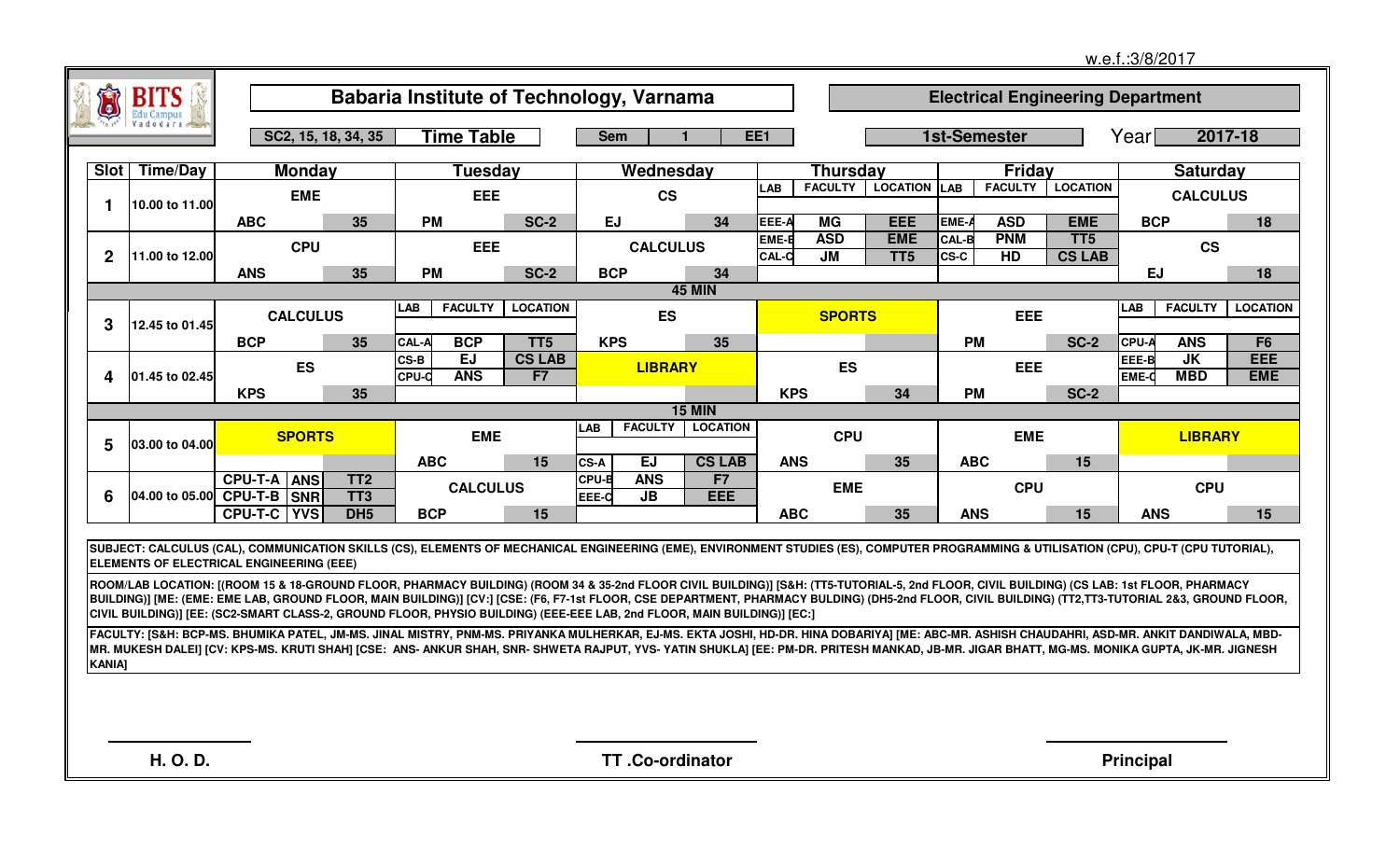|                |                            |                                                                                                                                                                                                                                          |                                  |              |                        | Babaria Institute of Technology, Varnama |              |                |                 |                               |                 |                       |                     |                | <b>Electrical Engineering Department</b> |              |                 |                 |
|----------------|----------------------------|------------------------------------------------------------------------------------------------------------------------------------------------------------------------------------------------------------------------------------------|----------------------------------|--------------|------------------------|------------------------------------------|--------------|----------------|-----------------|-------------------------------|-----------------|-----------------------|---------------------|----------------|------------------------------------------|--------------|-----------------|-----------------|
|                |                            |                                                                                                                                                                                                                                          | SC2, 14, 16, 17, 18, 28, 34, 35  |              | Time Table             |                                          | <b>Sem</b>   |                |                 | EE <sub>2</sub>               |                 |                       | <b>1st-Semester</b> |                |                                          | Year         |                 | 2017-18         |
| <b>Slot</b>    | <b>Time/Day</b>            | <b>Monday</b>                                                                                                                                                                                                                            |                                  |              | Tuesday                |                                          |              | Wednesday      |                 |                               | <b>Thursday</b> |                       |                     | Friday         |                                          |              | <b>Saturday</b> |                 |
|                |                            | <b>ES</b>                                                                                                                                                                                                                                |                                  |              | <b>EEE</b>             |                                          |              | <b>EME</b>     |                 |                               | <b>CALCULUS</b> |                       |                     | <b>ES</b>      |                                          | LAB          | <b>FACULTY</b>  | <b>LOCATION</b> |
| 1              | 10.00 to 11.00             | <b>RMD</b>                                                                                                                                                                                                                               | 28                               | <b>PM</b>    |                        | <b>SC-2</b>                              | <b>RPR</b>   |                | 17              | <b>DMD</b>                    |                 | 16                    | <b>RMD</b>          |                | 34                                       | CPU-A        | <b>KGV</b>      | F7              |
|                |                            | <b>CPU</b>                                                                                                                                                                                                                               |                                  |              | <b>EEE</b>             |                                          |              | <b>SPORTS</b>  |                 |                               | <b>CS</b>       |                       |                     | <b>EME</b>     |                                          | EEE-B        | <b>JB</b>       | EEE             |
| $\overline{2}$ | 11.00 to 12.00             |                                                                                                                                                                                                                                          |                                  |              |                        |                                          |              |                |                 |                               |                 |                       |                     |                |                                          | <b>EME-C</b> | <b>MNJ</b>      | <b>EME</b>      |
|                |                            | <b>KGV</b>                                                                                                                                                                                                                               | 28                               | <b>PM</b>    |                        | <b>SC-2</b>                              |              |                | <b>45 MIN</b>   | <b>EJ</b>                     |                 | 16                    | <b>RPR</b>          |                | 34                                       |              |                 |                 |
|                |                            | <b>FACULTY</b><br><b>LAB</b>                                                                                                                                                                                                             | <b>LOCATION</b>                  |              | <b>CALCULUS</b>        |                                          |              | <b>CPU</b>     |                 |                               | <b>CPU</b>      |                       |                     | <b>EEE</b>     |                                          |              | <b>LIBRARY</b>  |                 |
| 3              | 12.45 to 01.45             |                                                                                                                                                                                                                                          |                                  |              |                        |                                          |              |                |                 |                               |                 |                       |                     |                |                                          |              |                 |                 |
|                |                            | <b>PMN</b><br>CAL-A<br><b>EJ</b><br>CS-B                                                                                                                                                                                                 | TT <sub>5</sub><br><b>CS LAB</b> | <b>DMD</b>   |                        | 18                                       | <b>KGV</b>   |                | 34              | <b>KGV</b>                    |                 | 17                    | <b>PM</b>           |                | <b>SC-2</b>                              |              |                 |                 |
| 4              | 01.45 to 02.45 CPU-C       | <b>KGV</b>                                                                                                                                                                                                                               | F7                               |              | <b>CPU</b>             |                                          |              | <b>ES</b>      |                 |                               | <b>EME</b>      |                       |                     | <b>EEE</b>     |                                          |              | <b>EME</b>      |                 |
|                |                            |                                                                                                                                                                                                                                          |                                  | <b>KGV</b>   |                        | 18                                       | <b>RMD</b>   |                | 34              | <b>RPR</b>                    |                 | 17                    | <b>PM</b>           |                | <b>SC-2</b>                              | <b>RPR</b>   |                 | 34              |
|                |                            |                                                                                                                                                                                                                                          |                                  |              | <b>FACULTY</b>         |                                          |              |                | <b>15 MIN</b>   |                               |                 |                       |                     |                |                                          |              |                 |                 |
| 5              | 03.00 to 04.00             | <b>LIBRARY</b>                                                                                                                                                                                                                           |                                  | LAB          |                        | <b>LOCATION LAB</b>                      |              | <b>FACULTY</b> | <b>LOCATION</b> |                               | <b>SPORTS</b>   |                       | LAB                 | <b>FACULTY</b> | <b>LOCATION</b>                          |              | <b>CS</b>       |                 |
|                |                            |                                                                                                                                                                                                                                          |                                  | EME-/        | <b>RPR</b>             | <b>EME</b>                               | EEE-A        | <b>JK</b>      | <b>PSP</b>      |                               |                 |                       | CS-A                | <b>NS</b>      | <b>CS LAB</b>                            | <b>EJ</b>    |                 | 34              |
|                |                            | <b>CALCULUS</b>                                                                                                                                                                                                                          |                                  | <b>CAL-B</b> | <b>DMD</b>             | TT <sub>5</sub>                          | EME-B        | <b>ASD</b>     | <b>EME</b>      | CPU-T-A                       | <b>VSN</b>      | DH <sub>5</sub>       | <b>CPU-B</b>        | <b>KGV</b>     | F7                                       |              | <b>CALCULUS</b> |                 |
| 6              | 04.00 to 05.00             | <b>DMD</b>                                                                                                                                                                                                                               | 14                               | CS-C         | $\overline{\text{NS}}$ | <b>CS LAB</b>                            | <b>CAL-C</b> | <b>BCP</b>     | TT <sub>5</sub> | CPU-T-B KHT<br><b>CPU-T-C</b> | <b>SJP</b>      | F2<br>$\overline{35}$ | EEE-C               | <b>JK</b>      | EEE                                      | <b>DMD</b>   |                 | 34              |
|                |                            |                                                                                                                                                                                                                                          |                                  |              |                        |                                          |              |                |                 |                               |                 |                       |                     |                |                                          |              |                 |                 |
|                |                            | SUBJECT: CALCULUS (CAL), COMMUNICATION SKILLS (CS), ELEMENTS OF MECHANICAL ENGINEERING (EME), ENVIRONMENT STUDIES (ES), COMPUTER PROGRAMMING & UTILISATION (CPU), CPU-T (CPU TUTORIAL),                                                  |                                  |              |                        |                                          |              |                |                 |                               |                 |                       |                     |                |                                          |              |                 |                 |
|                |                            | ELEMENTS OF ELECTRICAL ENGINEERING (EEE)<br>ROOM/LAB LOCATION: [(ROOM 14, 16, 17 & 18-GROUND FLOOR, PHARMACY BUILDING) (ROOM 28-1st FLOOR CIVIL BUILDING) (ROOM 34&35-2nd FLOOR CIVIL BUILDING)] [S&H: (TT5-TUTORIAL-5, 2nd FLOOR, CIVIL |                                  |              |                        |                                          |              |                |                 |                               |                 |                       |                     |                |                                          |              |                 |                 |
|                |                            | BUILDING) (CS LAB: 1st FLOOR, PHARMACY BUILDING)] [ME: (EME: EME LAB, GROUND FLOOR, MAIN BUILDING)] [CV:] [CSE: (F2-GROUND FLOOR, CSE DEPARTMENT, PHARMACY BUILDING) (F2, F7-1st FLOOR, CSE                                              |                                  |              |                        |                                          |              |                |                 |                               |                 |                       |                     |                |                                          |              |                 |                 |
|                |                            | DEPARTMENT, PHARMACY BUILDING) (DH5-2nd FLOOR, CIVIL BUILDING)] [EE: (SC2-SMART CLASS-2, GROUND FLOOR, PHYSIO BUILDING) (EEE-EEE LAB, 2nd FLOOR, MAIN BUILDING) (PSP-POWER SYSTEM PROTECTION                                             |                                  |              |                        |                                          |              |                |                 |                               |                 |                       |                     |                |                                          |              |                 |                 |
|                |                            | ן גם ישמע בן הספ שטוש פווי חואפע נבכיו.<br> FACULTY: [S&H: DMD-MS. DRASHTI DAVE, PNM-MS. PRIYANKA MULHERKAR, BCP-MS. BHUMIKA PATEL, EJ-MS. EKTA JOSHI, NS-MS. NAVNEET SABHARWAL] [ME: RPR-MR. RACHIT RATHI, ASD-MR. ANKIT DANDIW         |                                  |              |                        |                                          |              |                |                 |                               |                 |                       |                     |                |                                          |              |                 |                 |
|                | KANIA, JB-MR. JIGAR BHATT] | MNJ-MR. MAYUR JOSHI] [CV: MR. RUTUL DIRYORA] [CSE: KGV- MR. KAUSHIK VAGHANI, VSN- VARSHA NAREGALKAR KHT- KAVITA TIWARI SJP- SHRADHA PRAJAPATI] [EE: PM-DR. PRITESH MANKAD, JK-MR. JIGNESH                                                |                                  |              |                        |                                          |              |                |                 |                               |                 |                       |                     |                |                                          |              |                 |                 |
|                |                            |                                                                                                                                                                                                                                          |                                  |              |                        |                                          |              |                |                 |                               |                 |                       |                     |                |                                          |              |                 |                 |
|                |                            |                                                                                                                                                                                                                                          |                                  |              |                        |                                          |              |                |                 |                               |                 |                       |                     |                |                                          |              |                 |                 |
|                |                            |                                                                                                                                                                                                                                          |                                  |              |                        |                                          |              |                |                 |                               |                 |                       |                     |                |                                          |              |                 |                 |
|                |                            |                                                                                                                                                                                                                                          |                                  |              |                        |                                          |              |                |                 |                               |                 |                       |                     |                |                                          |              |                 |                 |

w.e.f.:3/8/2017